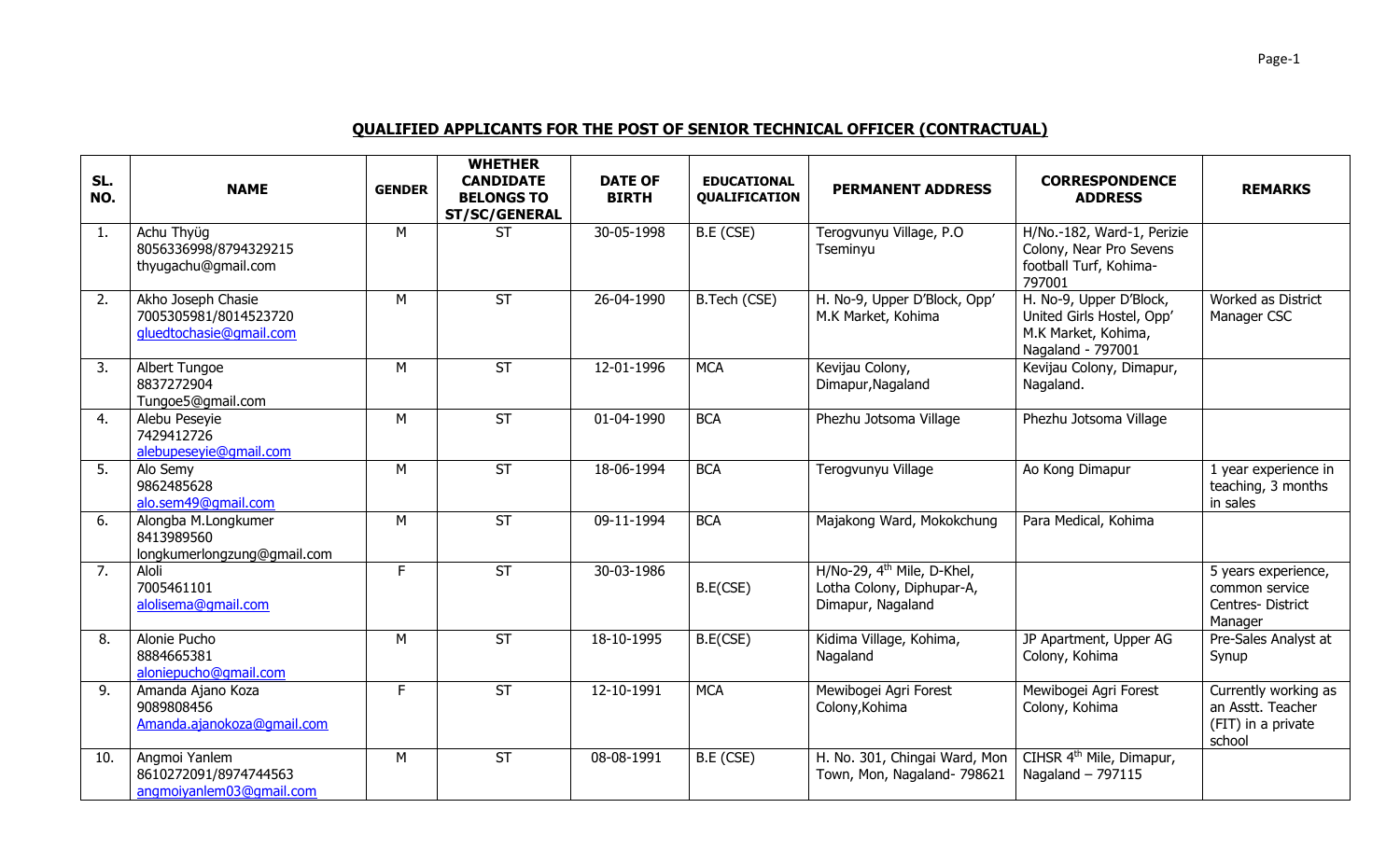| 11. | Asapu<br>7709643205<br>asapuswu.as@qmail.com                            | M  | <b>ST</b>                | 20-08-1993 | B.E(CT)      | Ighanumi Village                                 | NST Colony, Dimapur                                                 |                                                                                                                                                                                                                                  |
|-----|-------------------------------------------------------------------------|----|--------------------------|------------|--------------|--------------------------------------------------|---------------------------------------------------------------------|----------------------------------------------------------------------------------------------------------------------------------------------------------------------------------------------------------------------------------|
| 12. | Alokali K.Zhimomi<br>7085873243<br>alokalizhimomill@gmail.com           | F  | ST                       | 11-03-1998 | <b>BCA</b>   | Vetenary Colony, Ward-1,<br>Chumukedma-797103    | Vetenary Colony, Ward-1<br>Chumukedima-797103                       |                                                                                                                                                                                                                                  |
| 13. | Atula Jamir<br>8014590337<br>Jamiratu413@qmail.com                      | F. | ST                       | 07-10-1994 | <b>MCA</b>   | Mokokchung                                       | Lower Forest Colony,<br>Kohima                                      |                                                                                                                                                                                                                                  |
| 14. | Bendangmongla Aier<br>6009677077/8258996506<br>bendangaiermin@gmail.com | F. | ST                       | 17-09-1998 | B.Tech (CSE) | D'Block, Below Panchayat Hall,<br>Kohima, 797001 | C/o Ajungla Jamir,<br>Secretary (PHED),<br>Nagaland, Kohima, 797004 | Graphics Designing,<br>$C, C++,$ Java,<br>VMware, Microsoft<br>excel, TCP/IP, AWS                                                                                                                                                |
| 15. | Bodsuwe Kapfo<br>7005595183<br>bodsuwekapfo@gmail.com                   | M  | $\overline{\mathsf{ST}}$ | 14-07-1997 | B.Tech (CSE) | Reku Colony, Pfutsero,<br>Nagaland               | Lower Bayavu Hill, Kohima,<br>Nagaland                              | 1. Programming<br><b>Skills</b><br>- Back End<br>- Front End<br>2. Cloud Computing<br>and Virtualization<br>Graduate from IBM<br>3. Python for<br>Everybody through<br>Courser<br>4. Python Data<br>Structures through<br>Course |
| 16. | Boto A.Ayemi<br>7085470343<br>botojakaha12@qmail.com                    | M  | ST                       | 30-10-1996 | <b>MCA</b>   | Naharbari Village, Dimapur,<br>Nagaland          | Kohima Village, Kohima,<br>Nagaland                                 | Project Management<br>and Customization<br>skills:<br>i)Handling and<br>Solving Users<br>Queries<br>ii)System<br>Administration<br>iii)Database<br>Management etc.                                                               |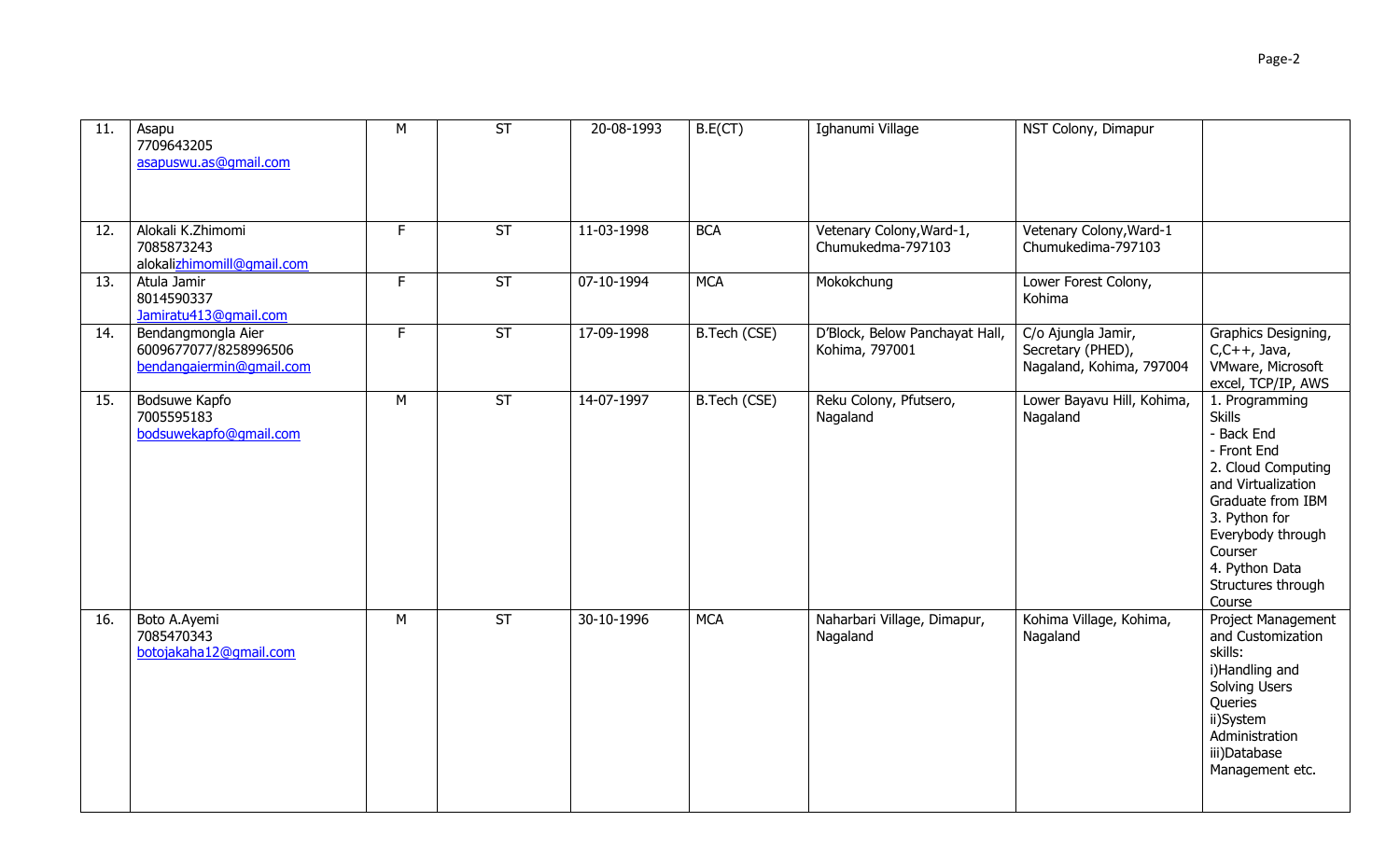| 17. | Cheno Sebu<br>9362157887<br>chenosebu@gmail.com                      | M  | ST        | 07-07-1995 | B.E(CSE)                          | Zisunyu, Tseminyu, 797109                             | Lower Bayavu, Kohima,<br>Nagaland, 797109                        | Programmer at<br>NIELIT, Kohima (2<br>years)                                                                                                                                                                                                                |
|-----|----------------------------------------------------------------------|----|-----------|------------|-----------------------------------|-------------------------------------------------------|------------------------------------------------------------------|-------------------------------------------------------------------------------------------------------------------------------------------------------------------------------------------------------------------------------------------------------------|
| 18. | Chentilo Semy<br>7085190241<br>chenti.semy@qmail.com                 | M  | ST        | 25-09-1993 | B.E (CSE)                         | Chunlikha Village, Tseminyu-<br>797109                | Post Box 690, Head Post<br>Office, Kohima, Nagaland              |                                                                                                                                                                                                                                                             |
| 19. | Chotelal Bhagat<br>7005111385/6909618458<br>chotelalbhagat@gmail.com | M  | General   | 12-06-1995 | B.Tech(CSE)                       | Parari Harnath, Chahia Bihar                          | Phezoucha Colony,<br>Secretariat Road, Kohima,<br>Nagaland       | Software application<br>support/programmer<br>from $6th$ July, 2018<br>to31st July, 2019 at<br>NIC, Kohima.<br>ii)Software<br>programmer/senior<br>system analyst from<br>$1st$ Aug. 2019 to till<br>date at M/S Excel<br>logics Tech.Solutions<br>Pvt.Ltd. |
| 20. | Dipankar Mandal<br>8787769189<br>Diponkarmandal720@qmail.com         | M  | SC        | 04-09-1996 | <b>B.SC</b> (Computer<br>Science) | Pub Dhaniram Pathar, Hojai,<br>Assam-782435           | Burma Camp(Haralu Colony<br>Sec-2), Dimapur, Nagaland-<br>797112 | 2 years in Ministry of<br>Corporate Affairs                                                                                                                                                                                                                 |
| 21. | Dounenchuba Chang<br>9863298092<br>cdounen@gmail.com                 | M  | <b>ST</b> | 03-06-1998 | B.Tech(CSE)                       | 5 <sup>th</sup> Mile, Diphupar 'B' village            | 5 <sup>th</sup> Mile, Diphupar B village,<br>Dimapur             |                                                                                                                                                                                                                                                             |
| 22. | Ewechie Khape<br>8731884846<br>ewekhape@gmail.com                    | M  | <b>ST</b> | 11-04-1999 | B.Tech.(CSE)                      | H.No.32, Zhipa Colony<br>Pfutsero-797107              | Opp.of Molousuo APP<br>Paramedical Colony<br>Kohima-797001       | M/S Oriental Agency                                                                                                                                                                                                                                         |
| 23. | Eunice Shohe<br>8730054040<br>euniceshohe23@qmail.com                | F. | <b>ST</b> | 23-09-1998 | B.Tech(CSE)                       | Mishikito Village, Doyapur<br>Road, Dimapur, Nagaland |                                                                  |                                                                                                                                                                                                                                                             |
| 24. | Hampong P<br>7085443421<br>ahamyakshih@qmail.com                     | M  | ST        | 16-02-1994 | B.Tech(CSE)                       | Aboi Town, District: Mon,<br>Nagaland-798603          | High School Area, Kohima,<br>Nagaland                            | Substitute Teacher (2<br>years)                                                                                                                                                                                                                             |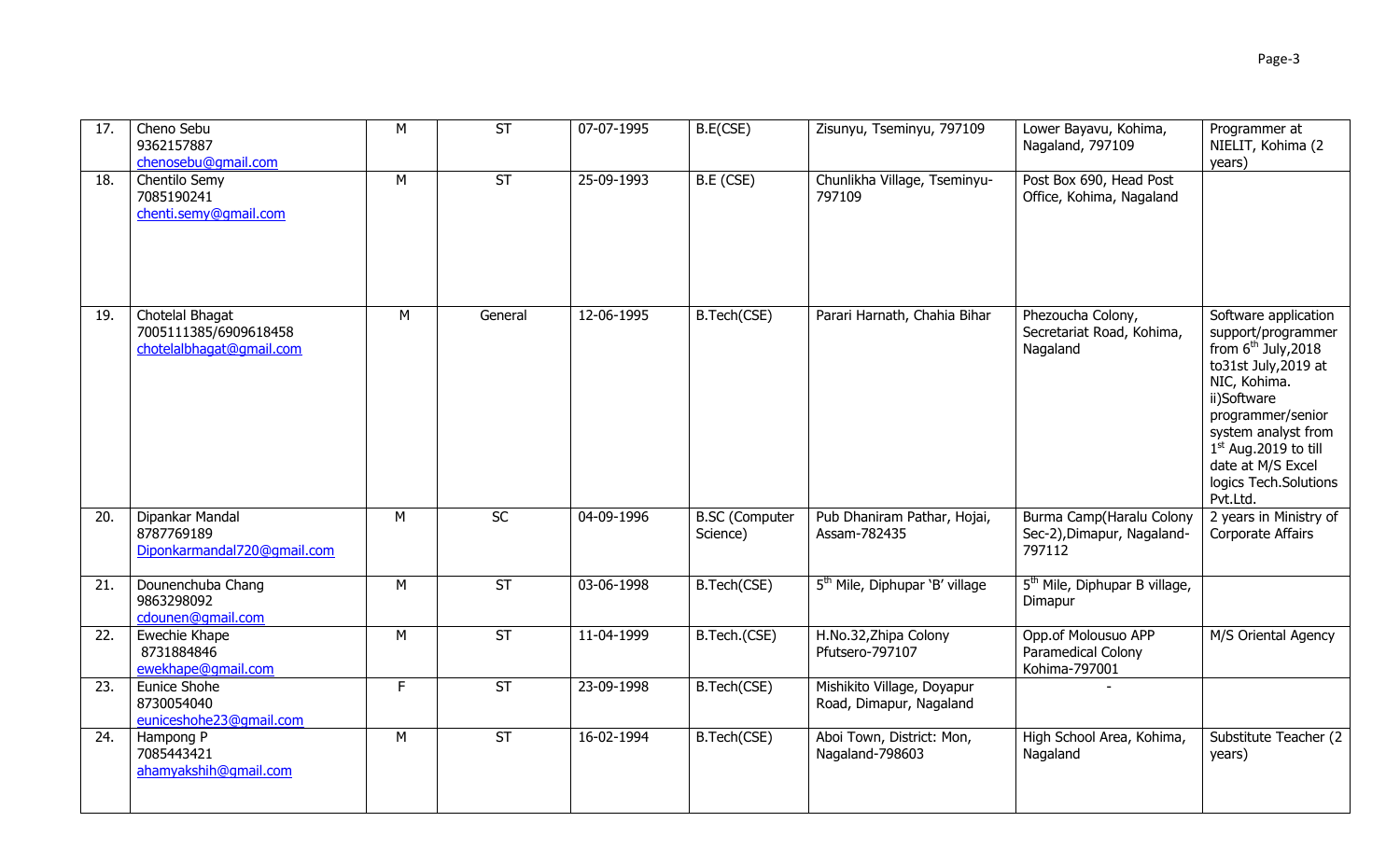| 25. | Hinotovi T.Achumi<br>8415019320 scarkioligio<br>@gmail.com             | M  | $\overline{\mathsf{ST}}$ | 27-03-1992 | <b>MCA</b>   | Amphoto Colony Zunheboto,<br>Nagaland                                   | Eralibill Village<br>Dimapur, Nagaland-797112                                      | CISCO Certified in<br>Networking,<br>Hardware                                                |
|-----|------------------------------------------------------------------------|----|--------------------------|------------|--------------|-------------------------------------------------------------------------|------------------------------------------------------------------------------------|----------------------------------------------------------------------------------------------|
| 26. | Hyulozu K.Semy<br>7085936932<br>tenisemy19@gmail.com                   | M  | $\overline{\mathsf{ST}}$ | 31-05-1997 | B.Tech(CSE)  | Terogvunyu Village, Tseminyu                                            | Kevijau Colony Lane 7A,<br>H/No-320, Dimapur,<br>Nagaland                          | Internship on 'Image<br>Analytics using open<br>CV on Raspberry Pi3'<br>from Coovur.         |
| 27. | Imkumyanger Ozukum<br>7005043747<br>yangerozk@gmail.com                | M  | $\overline{\mathsf{ST}}$ | 4-12-1992  | M.Tech (C.E) | H/No. 297 Kevijau Colony,<br>Dimapur, Nagaland - 797112                 | H/No. 297 Kevijau Colony,<br>Dimapur,<br>Nagaland-797112                           |                                                                                              |
| 28. | Imkongyapang Jamir<br>+918257046496<br>yapangjamir 11@qmail.com        | M  | <b>ST</b>                | 04-01-1995 | <b>BCA</b>   | H.No-438, Alempang Ward,<br>Near Estate Office,<br>Mokokchung, Nagaland | H.No-438 Alempang ward,<br>Near Estate Office,<br>Mokokchung, Nagaland             | Currently working in<br>Jubilee Memorial<br>School, Mokokchung<br>as system<br>administrator |
| 29. | Imlisangla Pongen<br>9615342512<br>yukmeipongen@gmail.com              | F. | <b>ST</b>                | 21-10-1989 | B.E(CSE)     | Kangtsung Village, Tuli District                                        | B-23, Old Ministers Hill<br>Near Radio Station, Kohima                             | <b>High School</b><br><b>Mathematics Teacher</b>                                             |
| 30. | Imlimongla Longkumer<br>9862348132/6009152839<br>amongnegong@gmail.com | F  | $\overline{\mathsf{ST}}$ | 04-01-1991 | <b>MCA</b>   | Thamnan Ward Mon Town                                                   | Thamnan Ward Mon Town                                                              | Teaching (w.e.f.<br>2018 to till date)                                                       |
| 31. | Imlibenla Longkumer<br>9615054349<br>imlibenlalongkumer25@gmail.com    | F  | <b>ST</b>                | 24-05-1991 | <b>MCA</b>   | High School Colony 089,<br>Kohima                                       | C/O Meren-State College of<br><b>Teacher's Education</b><br>Kohima, Nagaland       |                                                                                              |
| 32. | Imlong Chaba A Jongbo<br>7005449301/9089569466<br>aoichi47@qmail.com   | M  | <b>ST</b>                | 12-04-1996 | M.Tech(CSE)  | Lower Lerie Colony Kohima,<br>Nagaland                                  | Lower Lerie Colony, Near<br>2 <sup>nd</sup> Taxi Stand, Kohima,<br>Nagaland-797001 |                                                                                              |
| 33. | Imtimongla Aier<br>8794786251/9402972097<br>imtimongaierao@gmail.com   | F  | $\overline{\mathsf{ST}}$ | 10-12-1991 | M.Tech (IT)  | Aier Residence, House No.<br>MRH-C/139, Merhulietsa<br>Colony, Kohima   | C/o L.Mayang Aier, S.P.<br>Nagaland Lokayukta Police,<br>Kohima                    | Worked as Asst.<br>Professor (Computer<br>Science Department)<br>in ICFAI University         |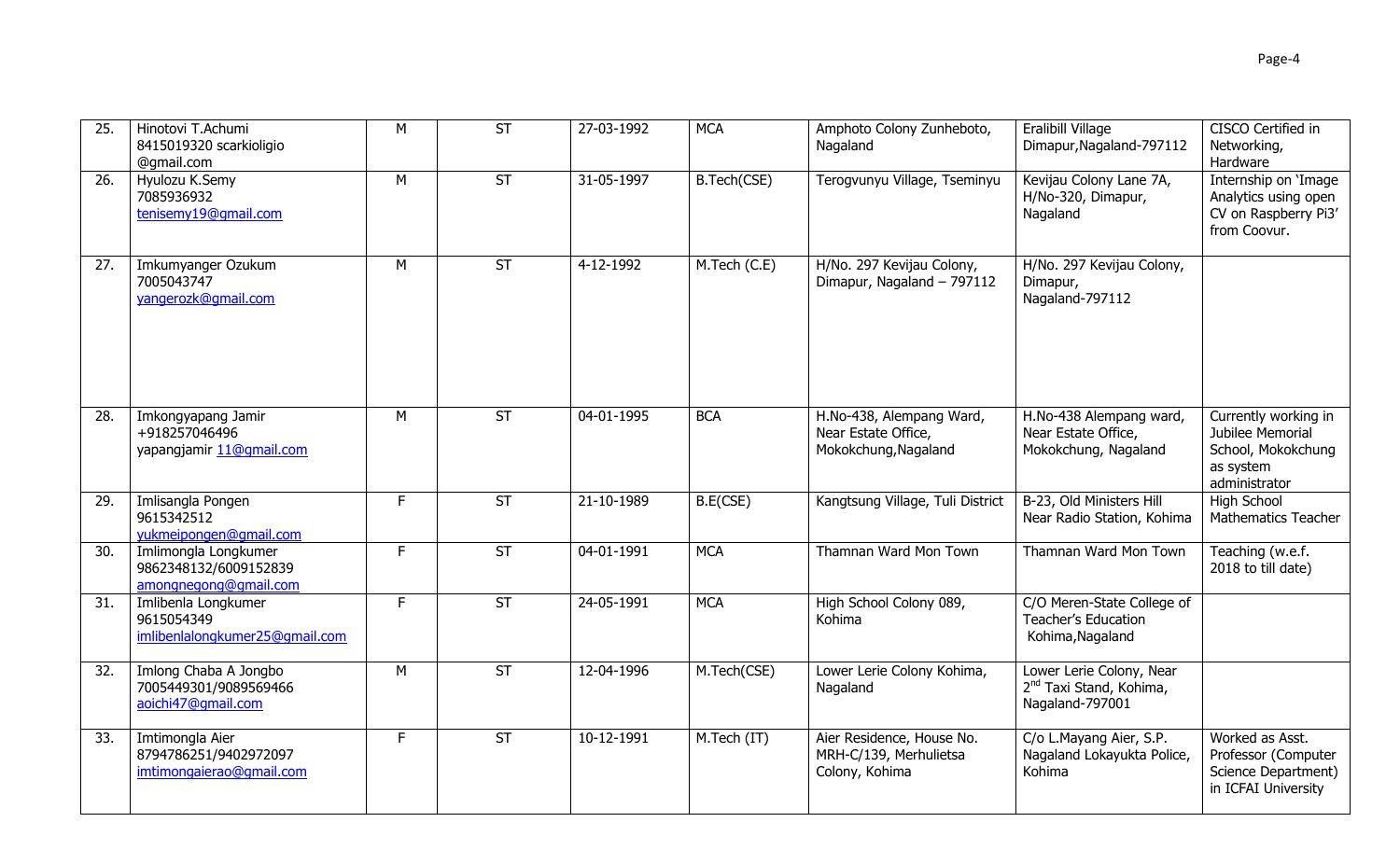| 34. | Imtisungba<br>+917005372340<br>therealimti@qmail.com                     | M  | $\overline{\mathsf{ST}}$ | 19-01-1997 | B.Tech(CSE)  | Ungma Village, Mokokchung                                                                                                                          | No.114, A.G. Colony, Kohima                                                                                                                             |                                                                                                                                                                      |
|-----|--------------------------------------------------------------------------|----|--------------------------|------------|--------------|----------------------------------------------------------------------------------------------------------------------------------------------------|---------------------------------------------------------------------------------------------------------------------------------------------------------|----------------------------------------------------------------------------------------------------------------------------------------------------------------------|
| 35. | Imonenla Longchar<br>7629998696/9366378446<br>Anenlongchar.algmail.com   | F. | ST                       | 08-01-1994 | B.Tech(IT)   | Penli Ward, Mokokchung                                                                                                                             | Penl Ward Ward,<br>Mokokchung, H/No.154<br>Pin-798601                                                                                                   | Two years of<br>teaching experience                                                                                                                                  |
| 36. | J. Temjenyanger Jamir<br>9862864749/9435143454<br>yangerj42@gmail.com    | М  | <b>ST</b>                | 16-04-1991 | B.Tech (CSE) | H/No. 49 sector-`A', Lane-15c,<br>Signal Angami Village,<br>Dimapur, P.O. Sematila, P.S.<br>Sub-urban, Police Station,<br>District: Dimapur-797118 | H/No. 49 sector-`A', Lane-<br>15c, Signal Angami Village,<br>Dimapur, P.O. Sematila,<br>P.S. Sub-urban, Police<br>Station, District: Dimapur-<br>797118 |                                                                                                                                                                      |
| 37. | K.Chinnushi Tikhir<br>9612862069<br>chinnushitikhir@qmail.com            | F. | <b>ST</b>                | 02-03-1996 | B.Tech(CSE)  | Anatongre Village                                                                                                                                  | DBS Colony, Kohima                                                                                                                                      | <b>Industrial Training:</b><br><b>Bharat Sanchar</b><br>Nigam Limited<br>(BSNL)Itanagar                                                                              |
| 38. | Kejowe-ü Lasuh<br>7005088613<br>kejoweul@gmail.com                       | F. | <b>ST</b>                | 23-02-1993 | <b>BCA</b>   | B.P.O Mesulumi P.O. Pfutsero                                                                                                                       | Tinpati, Kohima                                                                                                                                         | DCAN, CCC, IT and<br>Soft Skills                                                                                                                                     |
| 39. | Kekhrielhoutuo Keyientsu<br>7005133426<br>keyientsuk@gmail.com           | M  | <b>ST</b>                | 14-03-1992 | M.Tech(CSE)  | H.No.-320, Rüsoma Village,<br>Kohima, Nagaland-797003                                                                                              | D.Khel Near SBI Chedema<br>Branch, Kohima, Nagaland-<br>797003                                                                                          | Machine Learning                                                                                                                                                     |
| 40. | Kekhruvonu Catherine Neikha<br>9774829581<br>Kekhruvonu.neikha@qmail.com | F. | ST                       | 24-06-1991 | B.Tech (IT)  | DPP-033A Dzuvuru Block<br>Poterlane Kohima Nagaland-<br>797001                                                                                     | NIC New Secretariat<br>Complex Kohima Nagaland-<br>797004                                                                                               | i)Sr.Software<br>Develper-2016 to<br>present<br>ii) PGT Computer<br>Science-2016<br>iii)Operation<br>Asistant-2014 to<br>2015<br>IV)Computer Science<br>teacher-2014 |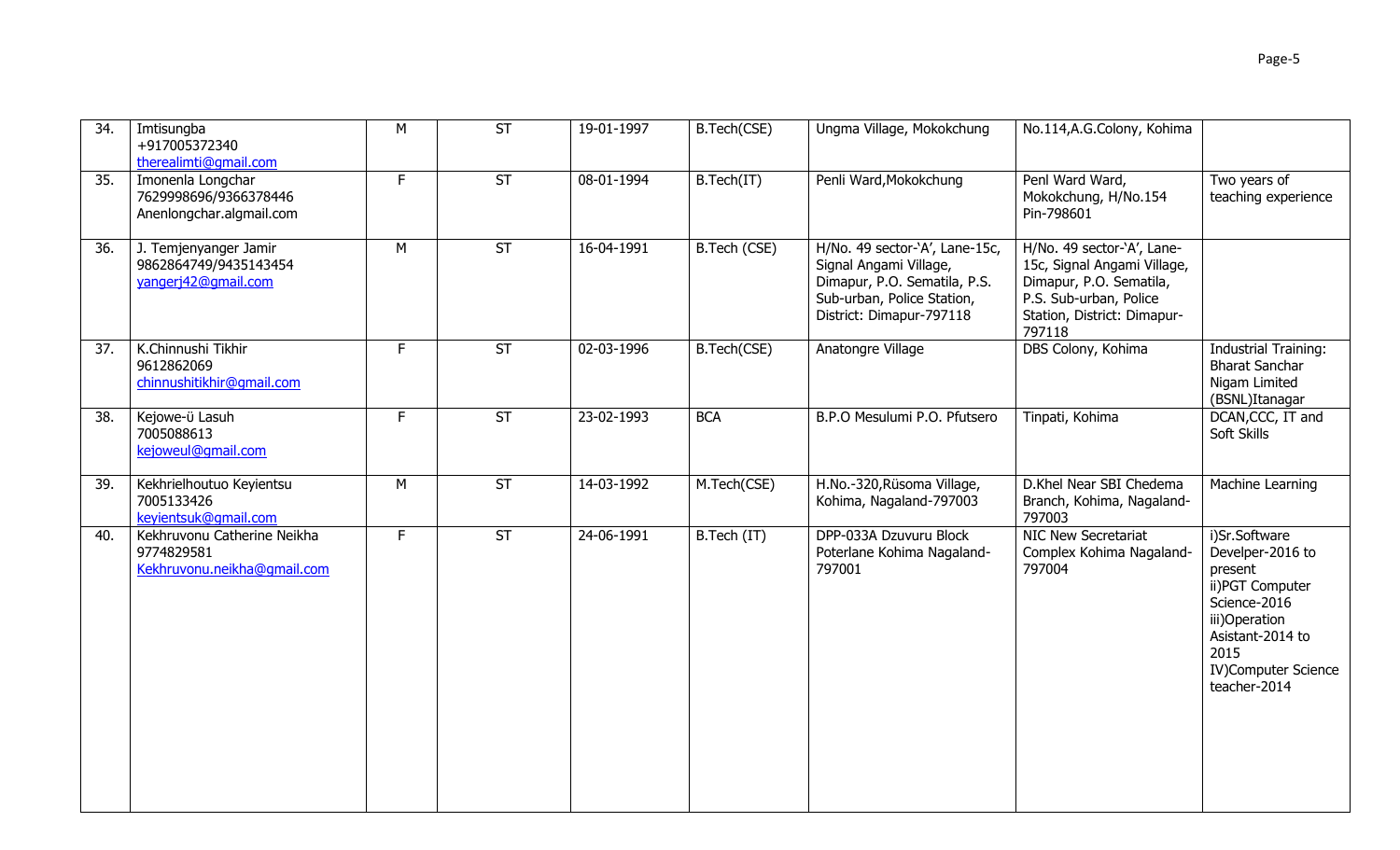| 41. | Kekhriemengu Yiese<br>8838582695<br>yiesekyle@gmail.com                    | M  | ST                       | 13-07-1995 | B.E(CSE)       | H. No. F-14, D'Khel,<br>Seikhazou, Kohima, Nagaland     | F14, Dkhel, Seikhazou,<br>Kohima, Nagaland                                 | Data Entry Operator<br>for M/s Safety<br>Electricals.<br>Reg No. CEL.<br>CON.107 for the<br>Saubhagya Scheme,<br>Ministry of Power           |
|-----|----------------------------------------------------------------------------|----|--------------------------|------------|----------------|---------------------------------------------------------|----------------------------------------------------------------------------|----------------------------------------------------------------------------------------------------------------------------------------------|
| 42. | Kelvin Venuh<br>8730848347<br>Devlin256@gmail.com                          | M  | <b>ST</b>                | 29-09-1990 | B.Tech (CSE)   | Khutsokhuno Village Phek<br><b>District</b>             | East Police Colony, Dimapur                                                |                                                                                                                                              |
| 43. | Kemesanuo Sophia<br>9774614926/7086664108<br>Sophiakemesanuo@gmail.com     | F. | General                  | 01-03-1993 | B.E (CSE), LLB | H/No-73, Residency Colony,<br>Dimapur, Nagaland         | H/No-116, Lane-3,<br>Imkonglenden Colony,<br>Dimapur, Nagaland -<br>797112 | $C++$ , JAVA<br>programming, Visual<br>Basic                                                                                                 |
| 44. | Keneilhouphre Mere<br>9678077911/9863082432<br>keneilhouphremere@qmail.com | M  | $\overline{\mathsf{ST}}$ | 20-01-1998 | <b>BCA</b>     | Kohima Village, P.Khel                                  | Kohima Village, P.Khel                                                     |                                                                                                                                              |
| 45. | Keneisanuo Khoubve<br>6280621791<br>avibuno27@gmail.com                    | F. | ST                       | 27-09-1994 | <b>MCA</b>     | Zhadima Village, Kohima                                 | Kohima Science College<br>Road, Jotsoma, Nagaland                          |                                                                                                                                              |
| 46. | Kenosenu Kintso<br>9366278397/9089242453<br>Kenosenu111@gmail.com          | F. | <b>ST</b>                | 15-09-1993 | Btech (CSE)    | DDP(C) 210,<br>Porterlane, Dzüvürü, Kohima,<br>Nagaland | DDP(C) 210,<br>Porterlane, Dzüvürü,<br>Kohima, Nagaland                    | 1. 1yr. 6 months as<br>Software<br>Programmer<br>2. 2 yrs. 6 months as<br>FMS Engineer, CDAC                                                 |
| 47. | Ketusezo Rote<br>8118923647<br>Ketusezo-rote@qmail.com                     | M  | <b>ST</b>                | 29-09-1996 | M.Tech(CSE)    | Lower Chandmari, Kohima-<br>797001, Nagaland            | H.No.C-537, Lower<br>Chandmari Kohima,<br>797001, Kohima, Nagaland.        | 2 years<br>Webmaster, IT<br>Division of<br>AMSSC, Orlando<br>2) 7 months,<br>Associate Analyst,<br>(Enlloseo) Kohima<br>Smart City, Nagaland |
| 48. | Kevingulie Rutsa<br>8258895539<br>keviangulierutsa@gmail.com               | M  | <b>ST</b>                | 25-05-1997 | B.Tech(IT)     | Kohima Village P. Khel                                  | Lower Forest Colony,<br>Kohima                                             |                                                                                                                                              |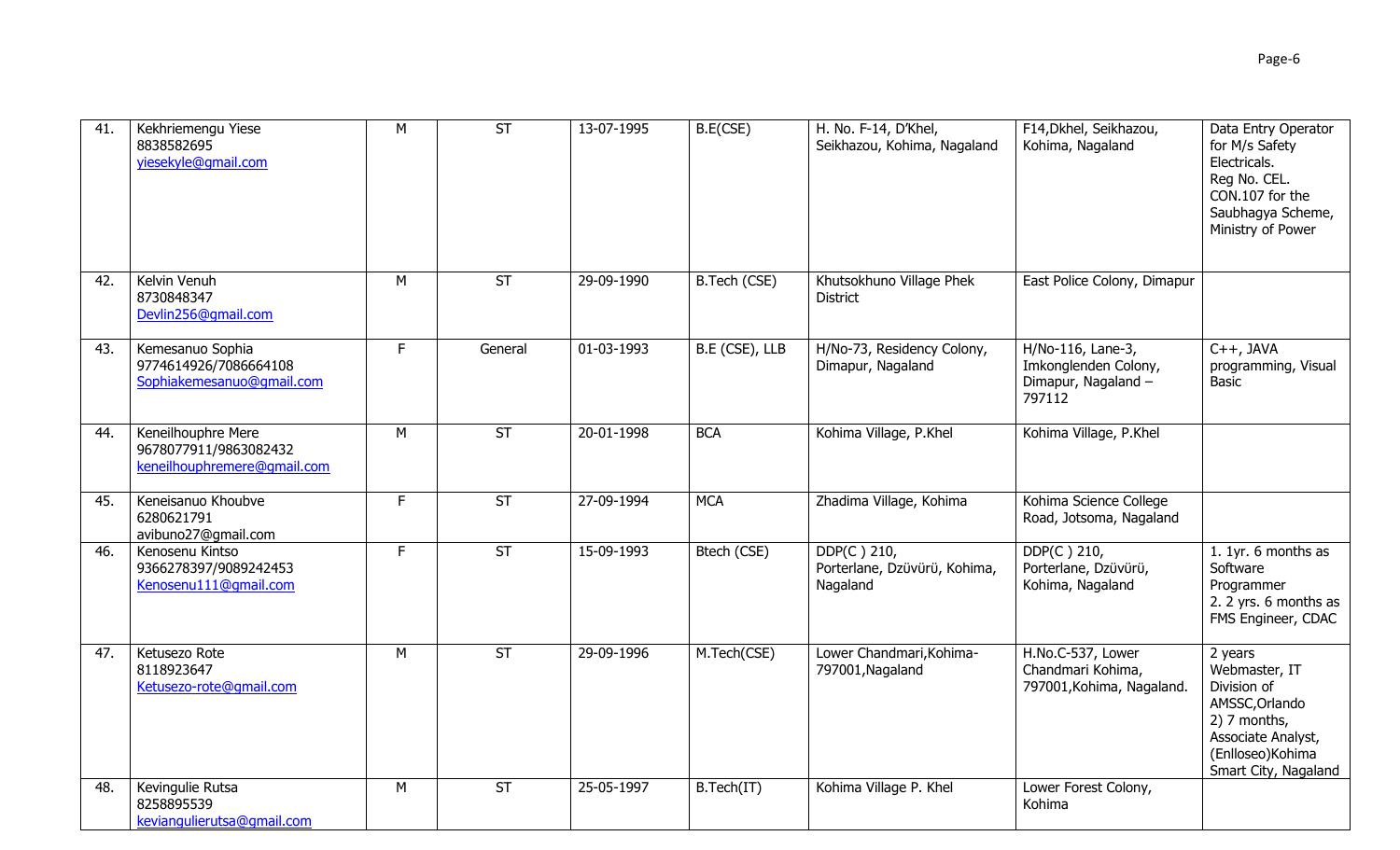| 49. | Keviseto Tase<br>7642920562/7005501566<br>kevisetoklm@gmail.com  | M  | ST                       | 08-12-1992               | B.Tech(CSE)                         | Jakhama Village                                                                    | Lower Midland Colony,<br>Kohima                                          |                                                                                                                                                          |
|-----|------------------------------------------------------------------|----|--------------------------|--------------------------|-------------------------------------|------------------------------------------------------------------------------------|--------------------------------------------------------------------------|----------------------------------------------------------------------------------------------------------------------------------------------------------|
| 50. | Kevisilie Savino<br>8147979742<br>Kevisilie123@qmail.com         | M  | <b>ST</b>                | 23-11-1991               | B.E(CSE)                            | $\overline{4105}$ , Vilhume Colony,<br>Nagarjan Road, Dimapur-<br>707112, Nagaland | #105, Vilhume Colony,<br>Nagarjan Road, Dimapur-<br>707112, Nagaland     | 1. Technical Support<br>Associate II at<br>Convergys<br>2. Service and<br>Support<br>Representative at<br><b>INTUIT</b>                                  |
| 51. | Khesito Yhokha<br>9863143100<br>khesitoya@qmail.com              | M  | <b>ST</b>                | 23-12-1997               | B.E(Computer)                       | Kigwema Village, Kohima,<br>Nagaland                                               | MRH'A'-136, Merhulietsa<br>Colony, Kohima, Nagaland                      |                                                                                                                                                          |
| 52. | Kikrukhrielie khezhie<br>7005138411<br>Yongpame808@gmail.com     | M  | <b>ST</b>                | 12-12-1991               | <b>BCA</b>                          | D.Khel, Kohima Village                                                             | C/O Kerei-u Kire NGO<br>Branch IGP(INT) Office<br>PHQ, Nagaland-797001   |                                                                                                                                                          |
| 53. | Khrieneikuonuo Curhah<br>7085896722<br>khrieneicurhah@gail.com   | F. | $\overline{\mathsf{ST}}$ | 09-06-1992               | B.Tech.(Informat<br>ion Technology) | Kitsubozou Kohima Nagaland.                                                        | H/No.63 Sector-8 Ward-5<br>Kitsubozou Colony Kohima,<br>Nagaland         | <b>Associate Process</b><br>Manager at Infinity<br>Informatic Pvt.Ltd.<br>2) Associate Manager<br>at symbios creations<br>Pvt.Ltd.<br>(service delivery) |
| 54. | Khruohinuo Kera<br>8787818595<br>khruohinuokerab@qmail.com       | F. | ST                       | $\overline{0}$ 4-04-1992 | <b>MCA</b>                          | Rusoma Village                                                                     | Kitsubzou Colony Ward 5<br>H/No.8                                        | Software Developer<br>at NIEIIT                                                                                                                          |
| 55. | Kheajong Y L<br>7085118198<br>Kheajongo8@gmail.com               | M  | <b>ST</b>                | 08-07-1994               | M.Tech (CSE)                        | Jail Ward Colony, Below Ao<br>Church, Kiphire,<br>Nagaland, 798611                 | <b>High School</b><br>Colony, Opposite SCERT<br>Kohima, Nagaland, 797001 | My Professional<br>experience is as<br>attached in resume                                                                                                |
| 56. | Konathung T.Murry<br>7005771783<br>Konathungmurry09221@gmail.com | M  | <b>ST</b>                | 05-08-1994               | <b>BCA</b>                          | C.Khel, Wokha Village, Wokha,<br>Nagaland                                          | C.Khel, Wokha Village                                                    | Computer<br>Teacher/Assistant                                                                                                                            |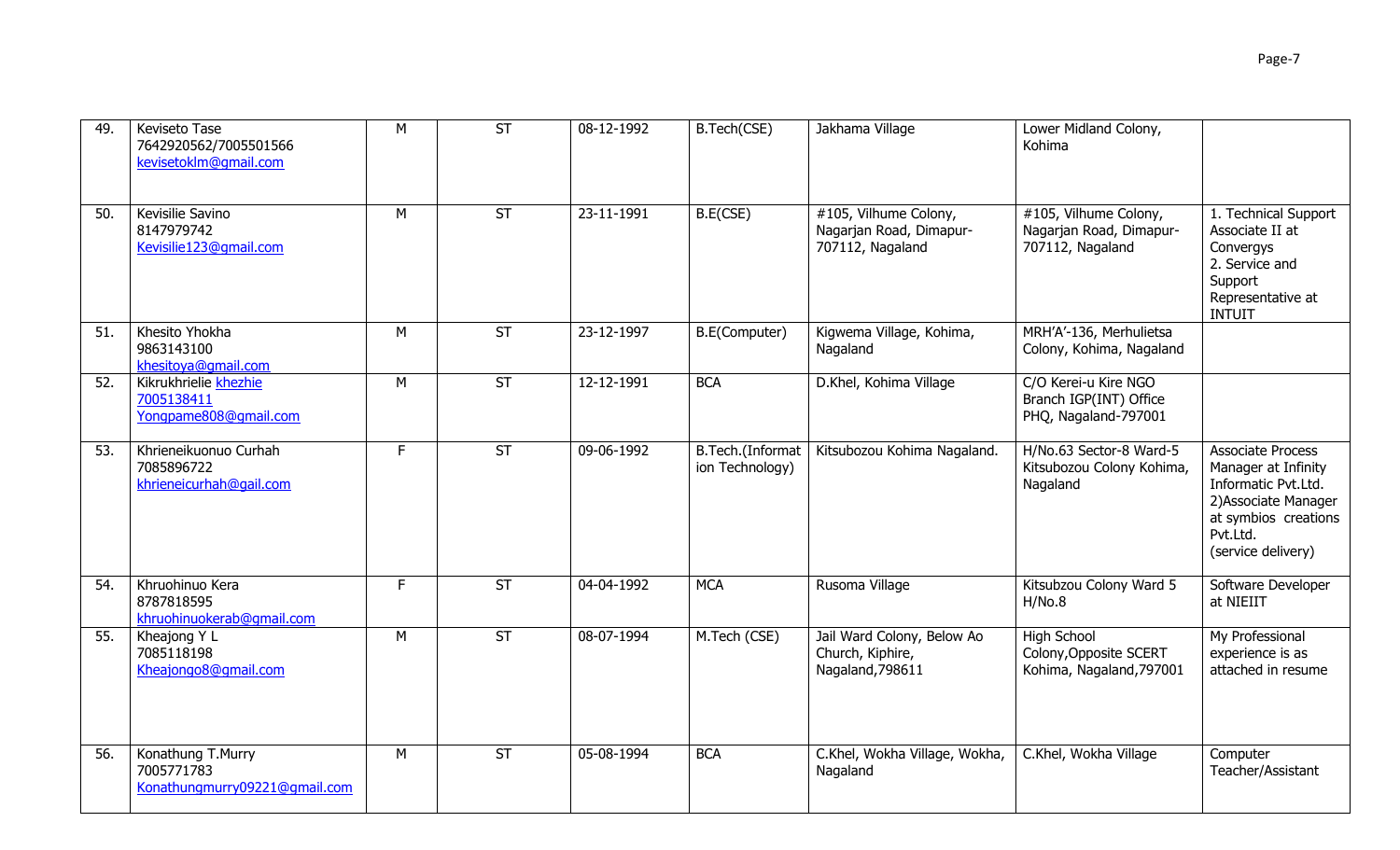| 57. | Leethongmong Chang<br>9566006826<br>leethongmong.chang@gmail.com               | M | $\overline{\mathsf{ST}}$ | 12-05-1992 | B.Tech (CSE) | Yaongyimti Village,<br>Mokokchung District                            | MRH D-110, Paramedical<br>Colony, Kohima-797001,<br>Nagaland  |                                                                                                                                         |
|-----|--------------------------------------------------------------------------------|---|--------------------------|------------|--------------|-----------------------------------------------------------------------|---------------------------------------------------------------|-----------------------------------------------------------------------------------------------------------------------------------------|
| 58. | Liden Konyak AH<br>7629867645<br>lidenjesh12@gmail.com                         | F | <b>ST</b>                | 04-11-1988 | M.SC (IT)    | Near Bank of Baroda, P.O/P.S<br>Naginimora, District-Mon,<br>Nagaland | Lower Chandmari, Near<br>Rengma Baptist Fellowship,<br>Kohima |                                                                                                                                         |
| 59. | Lidemo Z Kikon<br>9077754617<br>LidekiksgmaIL.COM                              | M | <b>ST</b>                | 07-03-1993 | B.Tech(CSE)  | H/No.172 Likya Colony Wokha,<br>Nagaland-797111                       | $H/No-07$<br>Lower PWD Colony<br>Kohima, Nagaland-797001      |                                                                                                                                         |
| 60. | Lipoktoshi Longkumer<br>8131809953/9366144046<br>lipoktoshilongkumer@gmail.com | M | $\overline{\mathsf{ST}}$ | 12-01-1998 | B.Tech(CSE)  | Arok Village Full Nagarjan                                            | Upper Bayavu Near Tinpati<br><b>Bus Stop</b>                  | i)Web<br>Development(Chenna<br>ii)IT/Software Interm<br>(Kohima Smart City<br>iii)IT Consultant(DCO<br>Kohima)                          |
| 61. | M.Young Shemchu<br>8837266268<br>Mistgg55@gmail.com                            | M | <b>ST</b>                | 20-12-1993 | B.Tech (IT)  | Polounyu Ward, PHED<br>Colony, Tuensang, Nagaland                     | Upper Bayavu, Tinpatti Bus<br>Stop, Kohima, Nagaland          | i)JNV Chare<br>Tuensang, Nagaland<br>Faculty Cum System<br>Assistant<br>ii)Jr.Consultant,<br>Directorate of Census<br>Operation, Kohima |
| 62. | Meguozhu Belho<br>9108292456<br>Meguozhu.belho@gmail.com                       | M | $\overline{\mathsf{ST}}$ | 21-09-1987 | <b>MCA</b>   | H.No-DPP96, Poterlane,<br>Kohima, Nagaland                            | <b>DPP 96</b><br>Porterlane(Dzuvuru)<br>Kohima Nagaland.      | Resume attached for<br>reference                                                                                                        |
| 63. | M.Zuchamo Odyuo<br>8131897852<br>zuchamoodyuo333@gmail.com                     | М | ST                       | 15-08-1996 | B.Tech(CSE)  | Englan Village, Wokha,<br>Nagaland                                    | DBS, Kohima -797001                                           | Software<br>Development<br>Engineer at Tanla<br>Platforms Ltd.                                                                          |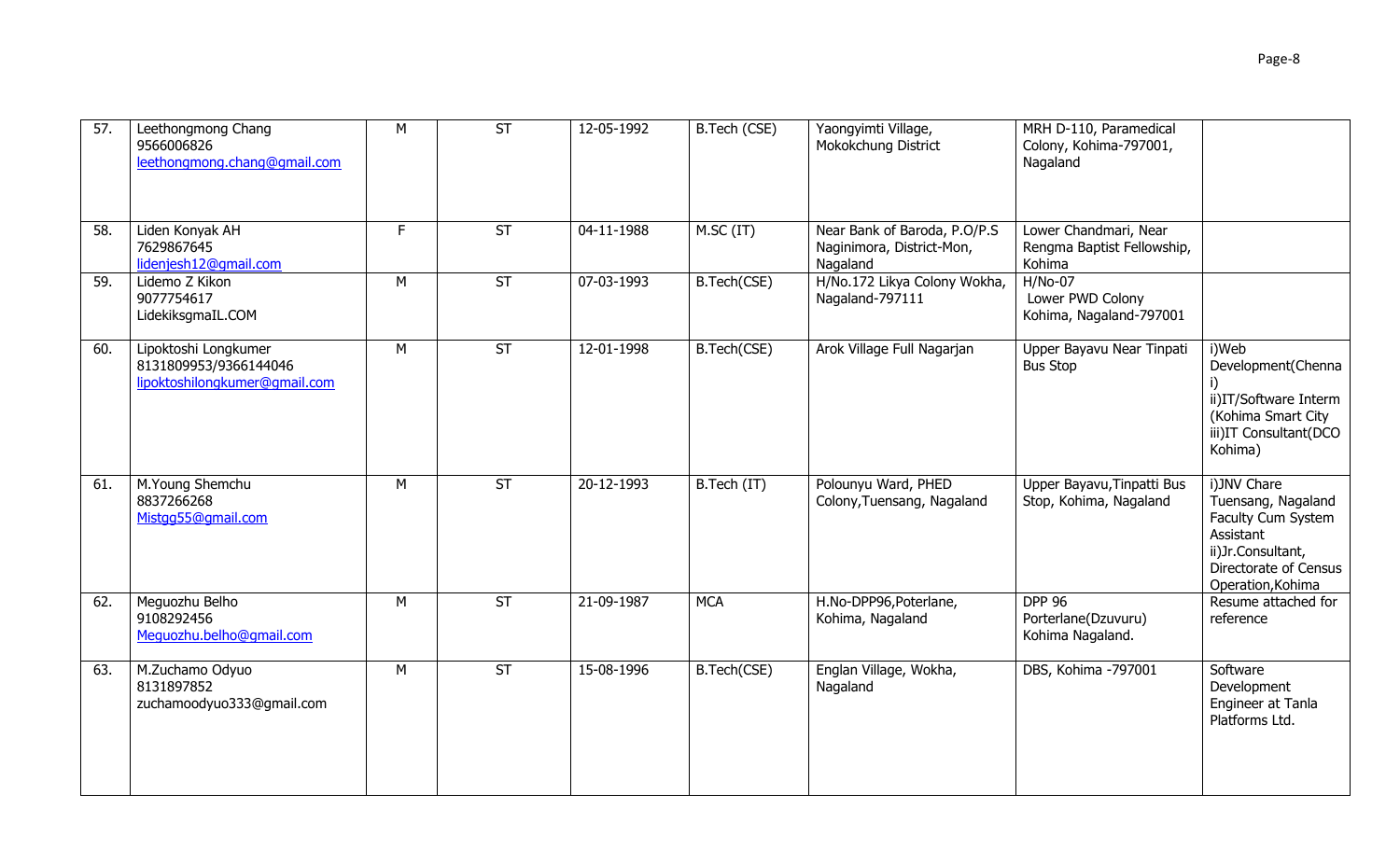| 64. | Mankup K<br>7977139987<br>mknekong@gmail.com                | M  | $\overline{\mathsf{ST}}$ | 27-10-1999 | B.Tech(CSE) | H/No.059, P.O Wakching,<br>Tanhai, Mon, Nagaland                  | Jail Colony, Kohima,<br>Nagaland-797001                                                   | Software Application<br>Engineer, NIC,<br>Kohima                                                                                        |
|-----|-------------------------------------------------------------|----|--------------------------|------------|-------------|-------------------------------------------------------------------|-------------------------------------------------------------------------------------------|-----------------------------------------------------------------------------------------------------------------------------------------|
| 65. | Metsivoyi<br>7008294070<br>mesichuzho@gmail.com             | M  | ST                       | 20-09-1995 | B.E.(CSE)   | Rukizu Colony, Pfutsero Town,<br>Phek, Nagaland                   | H.No. 73, Flat No. FBO5, JP<br>Apartment, Upper AG,<br>Kohima, Nagaland                   | Software<br>Programmer<br>(Ramietech<br>Solutions), Software<br>Engineer (Couch<br>Fashion), Software<br>Engineer (Bombay<br>Softwares) |
| 66. | Metevinü Lucy Kikhi<br>7005114147<br>lucynokikhi@qmail.com  | F. | <b>ST</b>                | 13-03-1993 | B.E(CSE)    | Upper Agri<br>Colony, Kohima, Nagaland                            | Upper Agri Colony, Kohima<br>Nagaland/NIC, New<br>Secretariat Complex<br>Kohima, Nagaland | Junior Technical<br>Asst.NIELIT State<br>Rollout<br>Manager(IRAD), NIC                                                                  |
| 67. | Manpong B. Phom<br>8414824435<br>manpongphom@gmail.com      | M  | ST                       | 19-11-1998 | B.Tech(CSE) | Near Phom Church, East Block,<br>Burma Camp, Dimapur,<br>Nagaland | Near Phom Church, East<br>Block, Burma Camp,<br>Dimapur, Nagaland                         |                                                                                                                                         |
| 68. | Maongtoshi<br>7005567436<br>shislkr@qmail.com               | M  | <b>ST</b>                | 27-02-1987 | <b>MCA</b>  | Lerie Colony, Kohima                                              | Office of the Principal &<br>District Court Kohima                                        | Systems Assistant at<br>District Court Kohima                                                                                           |
| 69. | Mhalezhünuo Chielie<br>9615732225<br>mhalechielie@gmail.com | F  | <b>ST</b>                | 23-06-1990 | B.E (CSE)   | Upper L-Khel, Kohima Village<br>Kohima                            | Ethnic Store Kohima<br>Maintown Opposite Sekho<br>Complex, Kohima-797001                  | Research Assistant at<br><b>CSIR-CDRI</b><br>(Aug.2017 to<br>Feb.2018)                                                                  |
| 70. | Mhashekho Sothu<br>9383197337<br>mhashesothu@qmail.com      | M  | <b>ST</b>                | 17-10-1990 | B.Tech(CSE) | R. Khel Viswema Village                                           | R. Khel Viswema Village,<br>Kohima                                                        |                                                                                                                                         |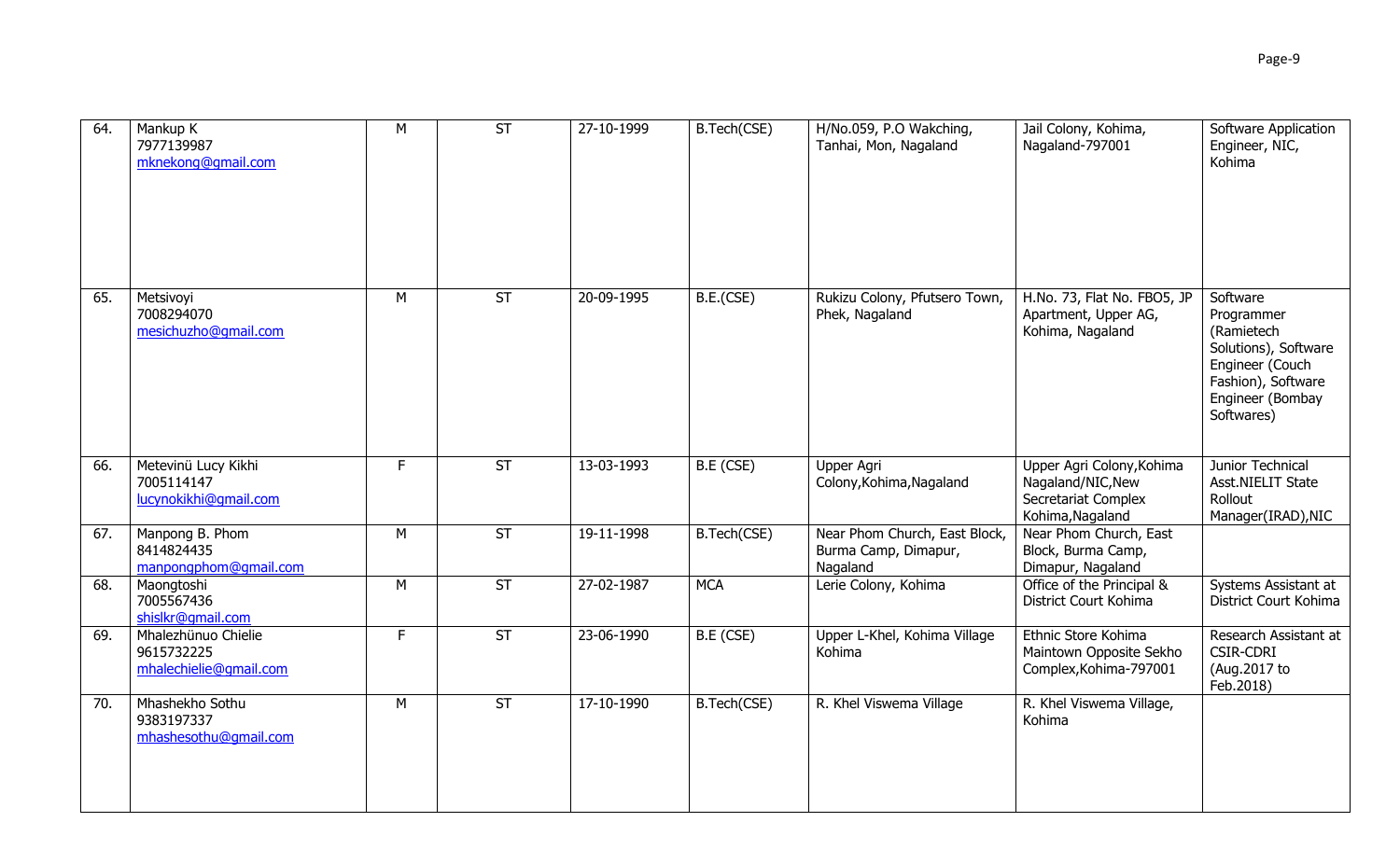| 71. | Mhashekhoto Kevin Thapo<br>8787799752/9612639536<br>mhashekhotokevin@qmail.com | M  | <b>ST</b>                | 22-04-1993 | B.Tech(IT)   | K.Khel Viswema Village,<br>Kohima                                          | C/o Rokovizo Thapo<br>NIC Top Floor, Middle<br>Block, Nagaland Civil<br>Secretariat Complex,<br>Kohima-797004 | <b>Instructor at NETTEC</b><br>Computers                                |
|-----|--------------------------------------------------------------------------------|----|--------------------------|------------|--------------|----------------------------------------------------------------------------|---------------------------------------------------------------------------------------------------------------|-------------------------------------------------------------------------|
| 72. | Muletalu Chizo<br>8787412640<br>Muletaluchizo7@gmail.com                       | F. | <b>ST</b>                | 26-07-1994 | M.Tech (CSE) | Phek Village                                                               | Agri Farm Colony, Lane-5,<br>Kohima, Nagaland                                                                 | Analyst, Content<br>Engineering-1.8<br>years<br>2) Lecturer             |
| 73. | Mütside Puro<br>8860265690<br>Mutsidwpuro14@qmail.com                          | M  | <b>ST</b>                | 10-03-1990 | B.Tech (IT)  | Kikruma Village                                                            | C/O Nungosa Puro NIC,<br>New Secretariat<br>Complex, Kohima                                                   | Technical support<br>Engineer                                           |
| 74. | Moakum Kichu<br>6033980276<br>jamirakum146@qmail.com                           | M  | $\overline{\mathsf{ST}}$ | 06-06-1993 | B.Sc (IT)    | Khensa Village, Mokokchung                                                 | Lower Agri Colony, Kohima                                                                                     |                                                                         |
| 75. | N. Ajiukam Zeliang<br>7628945335/9366409205<br>akanquiebell@qmail.com          | F. | <b>ST</b>                | 11-03-1996 | B.Tech(CSE)  | H/No-212A, D-Block, New<br>Jalukie, Peren                                  | H/No.-384, Lane 4A, Burma<br>Camp, Dimapur                                                                    | Management Trainee<br>at Futurenet<br>Technologies (India)<br>Pvt. Ltd. |
| 76. | Nahwang Wallim<br>8787790901<br>nah.wallim@qmail.com                           | M  | ST                       | 02-02-1991 | B.Tech(CSE)  | Wangti village, Mon, Nagaland                                              | H/No.1 Industrial Estate<br>Colony Dimapur, Nagaland                                                          |                                                                         |
| 77. | Neilamenuo Asterine Solo<br>8951237317<br>asterinesolo@gmail.com               | F. | <b>ST</b>                | 15-04-1994 | B.E(CSE)     | Tsakou Colony, T.Khel, Kohima<br>Village, Kohima, Nagaland-<br>797001      | H.No.D62, Tsakou<br>Colony, T.Khel, Kohima<br>Village, Kohima, Nagaland-<br>797001                            |                                                                         |
| 78. | Neipe Lomi<br>7005226496/9615261096<br>neipelomi@qmail.com                     | M  | <b>ST</b>                | 14-03-1987 | <b>BCA</b>   | H/No.74, Semattela Colony,<br>Dimapur, Nagaland-797112                     | h/No-74, Sematilla Colony,<br>Dimapur, Nagaland, 797112                                                       |                                                                         |
| 79. | Ngangom Nivedita Devi<br>7005584665<br>Nivedetangangom15@gmail.com             | F  | <b>OBC</b>               | 08-08-1990 | M.Tech(CSE)  | Khurai Chaithabi Leirak Mackn<br>P.O.Lamlong Bazar Manipur,<br>Imphal East | <b>NIELIT</b><br>Kohima, Merima, New High<br>Court Road, Post Box<br>N.733, Kohima, Nagaland-<br>797001       | Teaching, Developing<br>Software alone with<br>Andrio apps.             |
| 80. | Nzanthung Odyuo<br>8131068486<br>nzanodyuo26@hotmail.com                       | M  | <b>ST</b>                | 26-04-1995 | M.Tech(CSE)  | PWD Colony, Pfutsero Town                                                  | PWD Colony, Pfutsero<br>Town, District: Phek,<br>Nagaland                                                     | Visiting Faculty ICFAI<br>University, Nagaland                          |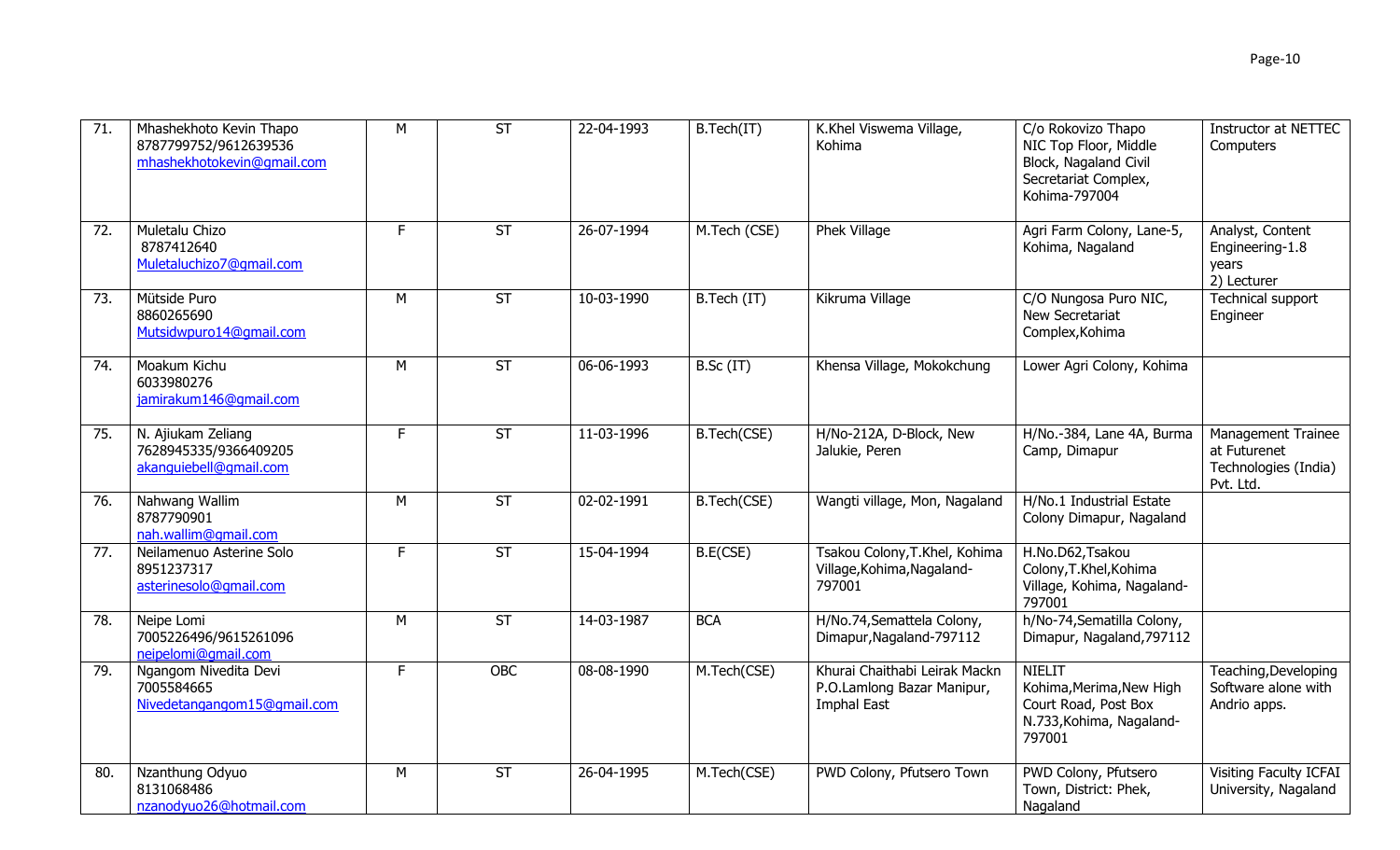| 81  | Obangzungba Jamir<br>8974339940                              | M | $\overline{\mathsf{ST}}$ | 05-03-1997 | <b>MCA</b>                      | MRH C-4 Para Medical Colony,<br>Kohima, Nagaland     | Para Medical Colony,<br>Kohima Nagaland                                 | Worked with industry<br>and commerce under<br>Nagaland startup<br>project                                    |
|-----|--------------------------------------------------------------|---|--------------------------|------------|---------------------------------|------------------------------------------------------|-------------------------------------------------------------------------|--------------------------------------------------------------------------------------------------------------|
| 82. | Obed Chetri<br>9774824650<br>obedchetr@gmail.com             | M | <b>SC</b>                | 27-03-1991 | <b>MCA</b>                      | Lower Midland Kohima<br>Nagaland                     | Lower Midland Kohima<br>Nagaland-797001                                 | Diploma in hardware<br>and<br>Networking, PHP&MY<br>SEL, PYTHON, Tally,<br>Itizen Semister I &<br><b>CDA</b> |
| 83. | Pulato Katty<br>8837093622<br>pulokatty@qmail.cm             | M | $\overline{\mathsf{ST}}$ | 23-07-1992 | B.Tech(I.T)                     | High School Colony, Kohima                           | Perizie Colony, Kohima<br>H/No.194                                      |                                                                                                              |
| 84. | Renponthung L Rangthung<br>8787889895<br>renbon777@gmail.com | M | $\overline{\mathsf{ST}}$ | 14-12-1996 | B.Tech(IT)                      | H/No-89, Longtsung Village,<br>Wokha                 | H/No.-92, Oriental Colony,<br>Dimapur                                   | Graphic Designer,<br>Design Studio,<br>Q0010 India, IT<br>Trainer                                            |
| 85. | Reshiyunen<br>9862640074<br>unen13@gmail.com                 | M | ST                       | 22-12-1990 | B.Sc (IT)                       | H/No. 382, Ward 7, Lane 11,<br>Chumukedima-797103    | H/No. 382, Ward 7, Lane<br>11, Chumukedima-797103                       | 1. Sr. Manager-IT &<br>Media, Tetso College<br>2. IT Faculty/System<br>Admin, NIIT                           |
| 86. | Rokovi Mor<br>9500771725<br>mrrookovi@qmail.com              | M | ST                       | 16-06-1995 | B.E.(CSE)                       | H/No.128,Lower<br>Bayavu, Kohima-797001              |                                                                         | Knowledgeable in<br>C++, Javacript, HTML                                                                     |
| 87. | Rukungol<br>8787304763<br>rukungolkintso@gmail.com           | M | $\overline{\mathsf{ST}}$ | 01-09-1992 | B.Tech(CSE)                     | Dzüvürü Poterlane H/No-DPP(<br>c) 210, Kohima-797001 | <b>PSAP State Police Control</b><br>Room Below PHQ, Kohima,<br>Nagaland | <b>Facility Management</b><br>Staff (C-DAC)-3<br>years                                                       |
| 88. | Sashienba<br>8974635406<br>sashilongs@gmail.com              | М | ST                       | 19-02-1998 | <b>BSC(Computer</b><br>Science) | H/No.471, Longkhum Village,<br>Mokokchung            | Ward-I, Water Supply<br>Colony, Chumukedima                             |                                                                                                              |
| 89. | S S Chingdam Konyak<br>9612256748<br>chingahnghu@gmail.com   | M | <b>ST</b>                | 02-10-1994 | B.Tech (CSE)                    | Wakching Village, Mon                                | Lower Bayavu, Kohima                                                    | Worked as Computer<br>Instructor cum Asst.<br>Web Designer                                                   |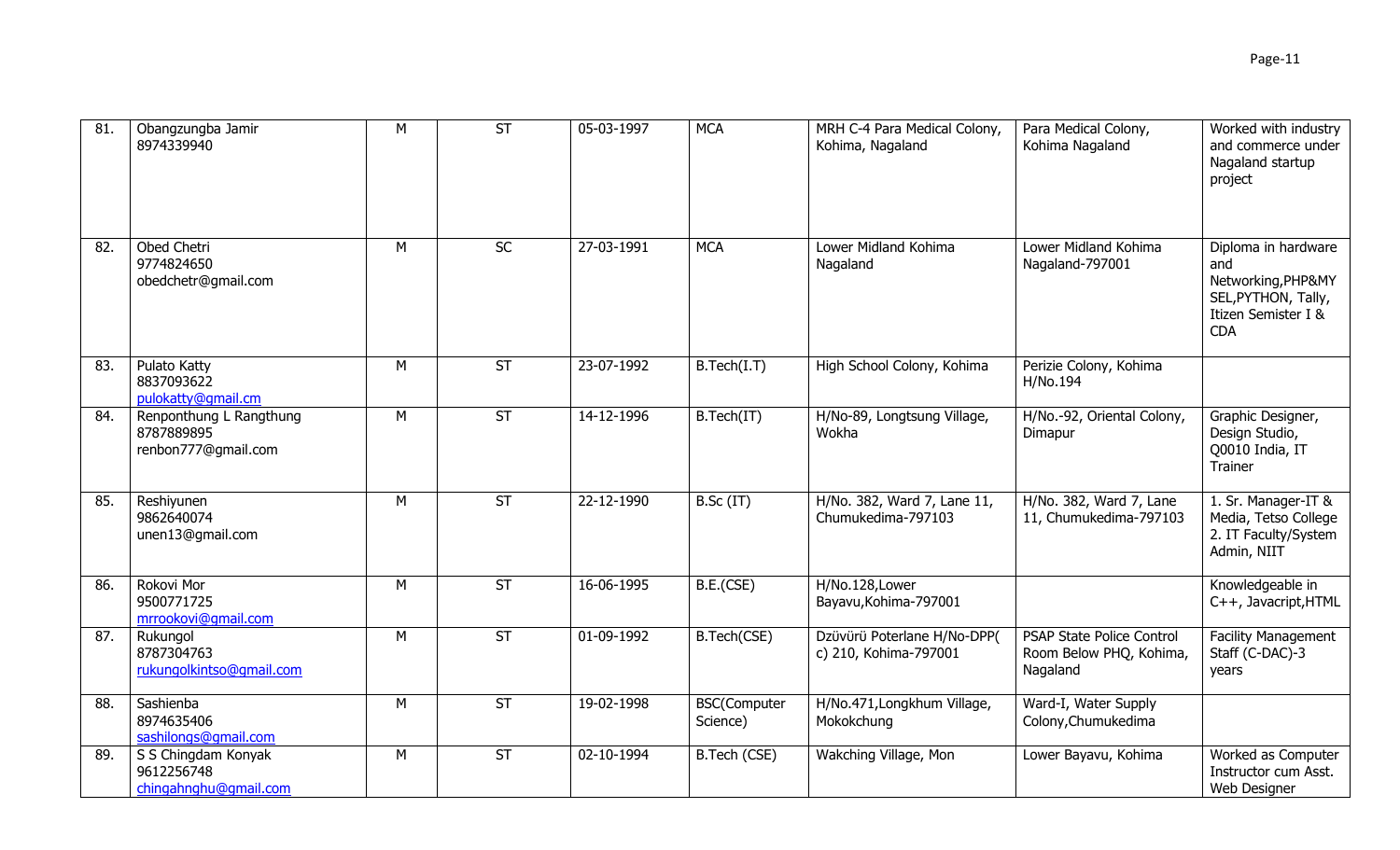| Sechenlo Jemu<br>7005117130<br>sechenrengz@gmail.com          | М | <b>ST</b> | 30-08-1999 | <b>BCA</b>                            | Tesophenyu Village                                        | High School Junction,<br>Kohima                                |                                                                                                                                                            |
|---------------------------------------------------------------|---|-----------|------------|---------------------------------------|-----------------------------------------------------------|----------------------------------------------------------------|------------------------------------------------------------------------------------------------------------------------------------------------------------|
| Sentirenba<br>9612829176<br>Sen.long33@gmail.com              | M | <b>ST</b> | 27-07-1992 | B.Tech (CSE)                          | Chuchuyimlang<br>Village, H/N.150, 798614                 | Para Medical<br>H/No.114, Kohima-797001                        | i)NIELIT-Basics of<br>IT, Networking, PCAM<br>ii)Aforeserve-<br>Associate customer<br>support Engineer<br>placed at<br>SBI, Networking, PC<br>maintainance |
| Sharon Awomi<br>7005631553<br>aroawomi53@gmail.com            | F | <b>ST</b> | 05-01-1988 | M.E (CSE)                             | H.No-153 Old Town Zunheboto                               | H.No-13 Lhomithi Signal,<br>Dimapur                            | Lecturer                                                                                                                                                   |
| Shahilo Seb<br>7005837578 shahiloseb@qmail.com                | M | <b>ST</b> | 20-06-1992 | <b>B.E.</b> (Computer<br>Engineering) | Ziphenyu Village P.O.Tseminyu                             | Billy Graham Road<br>Junction, Kohima-797001                   | i)Network Field<br>Operator at NIC for 9<br>months<br>ii)Programe<br>Manger(ITEMIS) at<br>NSRIM RD for 3 yrs.                                              |
| Sheveto Hiesuh<br>8731884563/8837486653<br>omegasvt@gmail.com | M | <b>ST</b> | 20-01-1990 | B.Tech (CSE)                          | Porba Village P.O Pfutsero<br><b>District Phek</b>        | Vadeos Home H/No. 180<br>Upper Bayavü Hill Kohima,<br>Nagaland | 4 years Contractual<br>Employee at NIC,<br>New Civil Secretariat                                                                                           |
| Shwentilo Kent<br>7005880546                                  | M | <b>ST</b> | 15-08-1988 | $M.Sc (IT)$ ,<br>PGDCA,               | Tseminyu South Village NPHO<br>Colony, P.O/P.S- Tseminyu, | Tseminyu South Village<br>Npho Colony, P.O/P.S-                | Faculty cum<br>Computer System                                                                                                                             |

|     | 8731884563/8837486653<br>omegasvt@gmail.com           |   |    |            |                                                                                                | <b>District Phek</b>                                                                                 | Upper Bayavü Hill Kohima,<br>Nagaland                                                                    | Employee at NIC,<br>New Civil Secretariat                                                     |
|-----|-------------------------------------------------------|---|----|------------|------------------------------------------------------------------------------------------------|------------------------------------------------------------------------------------------------------|----------------------------------------------------------------------------------------------------------|-----------------------------------------------------------------------------------------------|
| 95. | Shwentilo Kent<br>7005880546<br>zhabukent88@gmail.com | М | ST | 15-08-1988 | $M.Sc (IT)$ ,<br>PGDCA,<br>Advanced<br>certified<br>Hardware and<br>Networking<br>Professional | Tseminyu South Village NPHO<br>Colony, P.O/P.S- Tseminyu,<br>District- Tseminyu, Nagaland-<br>797109 | Tseminyu South Village<br>Npho Colony, P.O/P.S-<br>Tseminyu, District-<br>Tseminyu, Nagaland-<br>797109  | Faculty cum<br>Computer System<br>Assistant, Jawahar<br>Navodaya Vidyalaya<br>Yakukie, Kohima |
| 96. | Silo Jemu<br>7005639466<br>jemuasilo@qmail.com        | М | ST | 12-02-1992 | M.Tech(CSE)                                                                                    | <b>Tseminyu New Town</b>                                                                             | C/O Kethonshan Jemu<br>Near Post Office, Tseminyu<br>New Town, District-<br>Tseminyu-797109,<br>Nagaland | Worked as Web<br>Developer in NIC,<br>Kohima                                                  |

90. Sechenlo Jemu 7005117130

91. Sentirenba

92. Sharon Awomi 7005631553

93. Shahilo Seb

94. Sheveto Hiesuh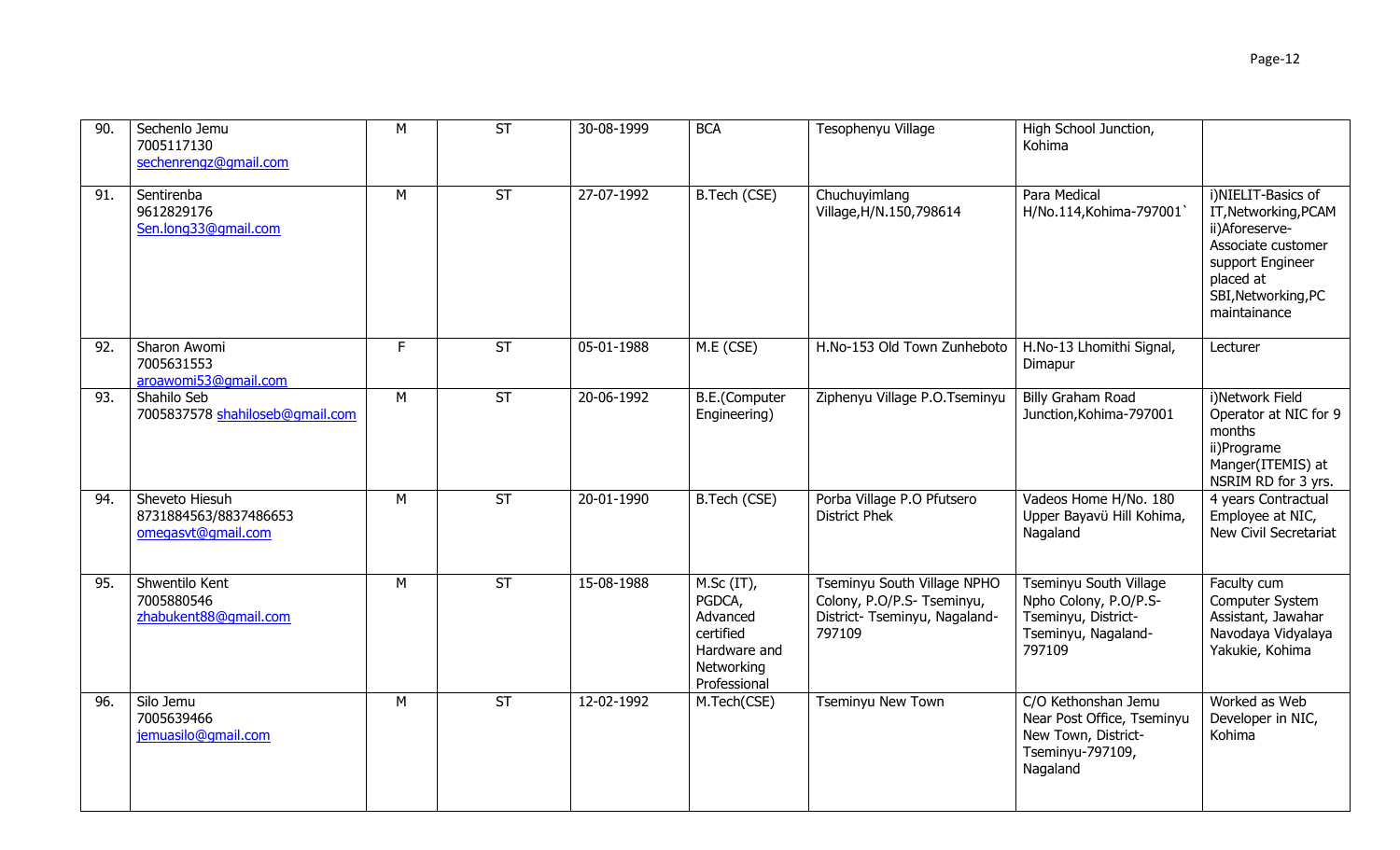| 97.  | Suliba T Sangtam<br>8787529843/8730811789<br>Abilus12345@qmail.com       | M  | <b>ST</b> | 15-09-1996 | B.Tech(CSE)  | Forest Ward, Kiphire                                                              | Near Petrol pump, New<br>Market Colony, Kohima                                        |                                                                                                                    |
|------|--------------------------------------------------------------------------|----|-----------|------------|--------------|-----------------------------------------------------------------------------------|---------------------------------------------------------------------------------------|--------------------------------------------------------------------------------------------------------------------|
| 98.  | Süngtimen Longchar<br>9862326365<br>Sungtimen1993@gmail.cm               | M  | <b>ST</b> | 07-07-1995 | <b>BCA</b>   | Yimyu ward, Mokokchung                                                            | Lower Chandmari, Kohima,<br>Nagaland                                                  |                                                                                                                    |
| 99.  | Swuto Swu<br>8787481779<br>swutoswu0000@gmail.com                        | M  | ST        | 06-10-1993 | B.Tech(IT)   | Natsumi Village, Zunheboto                                                        | Lower PWD Colony, Kohima                                                              | Web designer cum<br>Support Engineer at<br><b>Excellogics Tech</b><br>Solutions Pvt. Ltd<br>from November,<br>2020 |
| 100. | T. Thongtsali Sangtam<br>7042927813<br>athongrudy@gmail.com              | M  | <b>ST</b> | 29-03-1994 | B.Tech (CSE) | H. No-102, Landmark Colony,<br>Dimapur, Nagaland                                  | H. No-102, Landmark<br>Colony, Dimapur, Nagaland                                      |                                                                                                                    |
| 101. | Taochila Pongen<br>9856717287<br>achipongen27@gmail.com                  | F. | <b>ST</b> | 27-08-1989 | <b>MCA</b>   | 211 Industrial Village<br>Rhazhuphe Near CRPF Camp,<br>Dimapur, Nagaland - 797113 | 211, Industrial Village<br>Rhazhuphe Near CRPF<br>Camp, Dimapur<br>Nagaland $-797113$ | Computer Teacher                                                                                                   |
| 102. | Techangkhim K.Tikhir<br>9366296970/9612511523<br>Techangkhim12@qmail.com | M  | ST        | 16-04-1988 | <b>BCA</b>   | Anatongre Village Shamator<br><b>District</b>                                     | East Block, Burma<br>Camp, Dimapur, Nagaland-<br>797112 House No.209                  | Consultant<br>Eng.Network<br>Engineer                                                                              |
| 103. | Tekhewe<br>8974266646<br>thejakhesoh@gmail.com                           | M  | <b>ST</b> | 16-02-1994 | B.Tech (CSE) | Lower Christian Khel, Losami<br>Village, Phek $-797108$                           | Phezoucha Colony,<br>Secretariat, Thizama road,<br>Kohima, Nagaland -<br>797004       | Working as an Asst.<br>Software<br>Programmer in<br>excellogics Tech<br>Solution                                   |
| 104. | Temenakum Amer<br>8088163471<br>temenakum@gmail.com                      | M  | <b>ST</b> | 16-03-1990 | B.E(CSE)     | #439, Sector 2, Lane 4,<br>Lengrijan, Dimapur, Nagaland-<br>797113                | #439, Sector 2, Lane 4,<br>Lengrijan, Dimapur,<br>Nagaland-797113                     | Work experience<br>from as Sr.<br>Representative<br>Operations with Job<br>title as Engineer                       |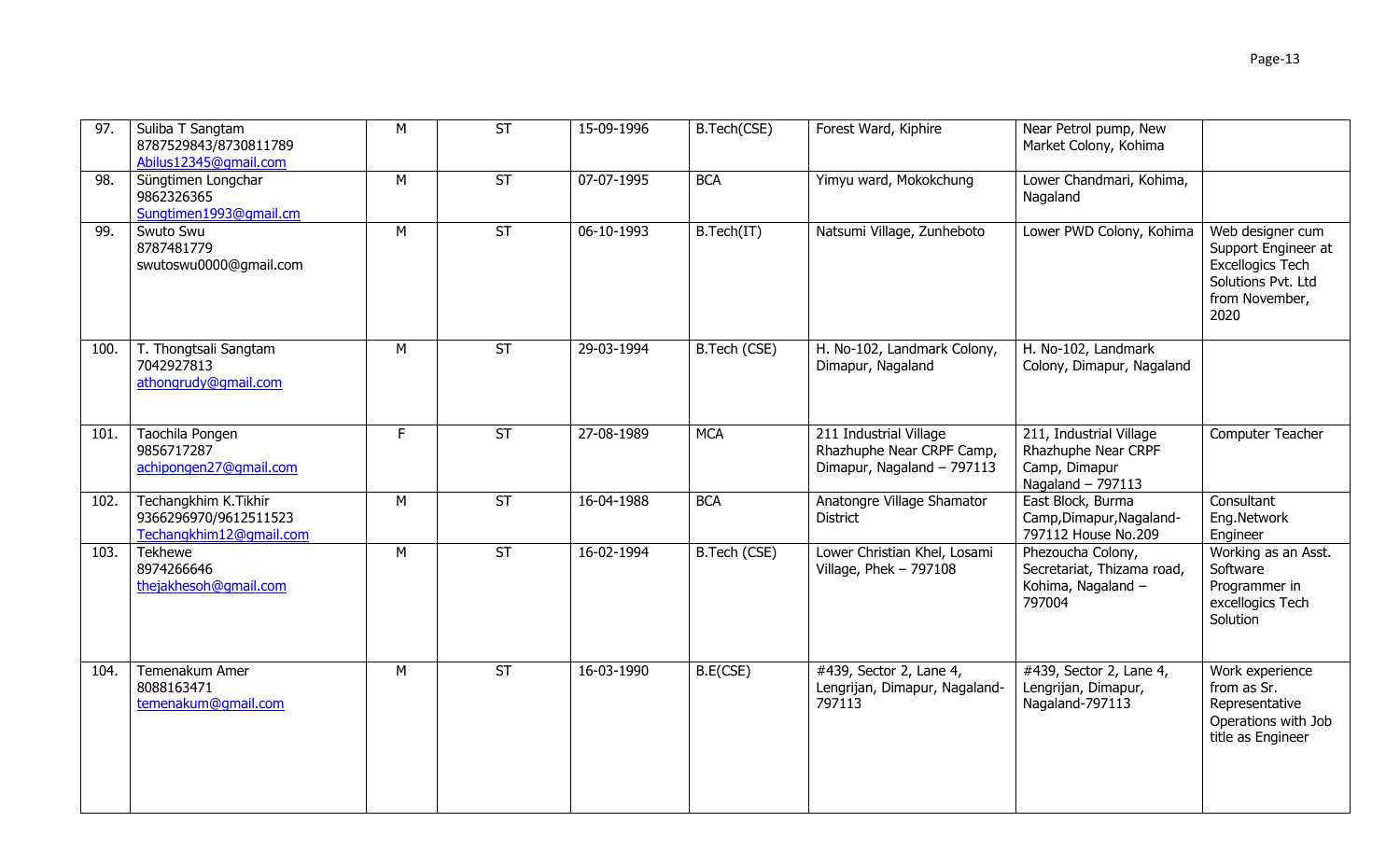| 105. | Temjenyanger<br>9089463868<br>fox333er@gmail.com                  | M  | $\overline{\mathsf{ST}}$ | 15-01-1992 | <b>BCA</b>                                              | $4th$ Mile, Diphupar-A, H. No -<br>64, H-Khel, Chumukedima,<br>Nagaland | 4 <sup>th</sup> Mile, Diphupar-A, H. No<br>$-64$ , H-Khel,<br>Chumukedima, Nagaland         | IT Faculty, System<br>Administrator, IT<br>Trainer &<br>Coordinator,<br>Computer teacher<br>etc.                                                                           |
|------|-------------------------------------------------------------------|----|--------------------------|------------|---------------------------------------------------------|-------------------------------------------------------------------------|---------------------------------------------------------------------------------------------|----------------------------------------------------------------------------------------------------------------------------------------------------------------------------|
| 106. | Temsumongla Longkumer<br>7005947159<br>Lkrtemsu232@gmail.com      | F. | <b>ST</b>                | 31-10-1994 | B.Tech(IT)                                              | High School Colony, Kohima                                              | C/O Meren, State college of<br>Teacher Education, Kohima,<br>Nagaland.                      |                                                                                                                                                                            |
| 107. | Temsuwapang Jamir<br>7005936856<br>cs11.nu@qmail.com              | M  | <b>ST</b>                | 02-12-1988 | <b>B.Tech</b><br>(Computer<br>Science)                  | Lower Forest Colony, House<br>No-68 (C) Kohima, Nagaland                | C/o Temsuienla<br>Longkumer,<br>UDA, Directorate of<br>Industries and Commerce              | Worked for Nelito<br>Systems Pvt. Limited<br>for 1 year (under<br>track child)                                                                                             |
| 108. | Thaam<br>9774254712<br>Thaamthai5@qmail.com                       | F. | $\overline{ST}$          | 15-04-1995 | <b>B.Tech</b><br>(Computer<br>Science &<br>Engineering) | New Pangsha, Noklak                                                     | A.G.Colony, Kohima                                                                          | i)Senior Software<br>Programmer for 2<br>years<br>$ii)$ IT<br>Cnsultant(Feb.2021<br>till date)                                                                             |
| 109. | Thano Rengma<br>85753999612<br>thanojishing@gmail.com             | M  | <b>ST</b>                | 26-08-1992 | <b>MCA</b>                                              | H.No.621, Lane-<br>4, Padumpukhuri, Dimapur,<br>Nagaland                | H.No.621, Lane-<br>4, Padumpukhuri, Dimapur,<br>Nagaland                                    | Junior Technical<br>Assistant(NIELIT<br>DMP) Machine<br>Learning Date<br>Associate<br>(Amazon)DFFshore<br>Recruitment<br>Consultant(Interactiv<br>e Man power<br>solution) |
| 110. | Thejangulie Doze<br>9366173711<br>thejadoze000@gmail.com          | M  | ST                       | 10-09-1995 | B.Tech(CSE)                                             | House No.-100, Ward-11,<br>Block IV, Chumukedima,<br>Nagaland           | Chamber of Commerce and<br>Trade Association, Ward 6,<br>Chumukedima, Nagaland              | PGDCA, PLC in<br>Automation, Tally 9.0<br>VAT enabled,<br>workshop on 'Private<br>cloud'<br>implementation with<br>open cloud Software                                     |
| 111. | Thejangulie Yongo<br>8575683046/7005474372<br>Aja.yongo@gmail.com | M  | <b>ST</b>                | 01-01-1991 | M.Tech(CSE)                                             | Upper Bayavü Hill, Kohima,<br>Nagaland                                  | Upper Bayavü Hill, Kohima,<br>Nagaland-797001-UBH-<br>H.No-27(A) Near<br>Govt.Middle School | Lecturer at Govt.<br>Polytechnic, Kohima                                                                                                                                   |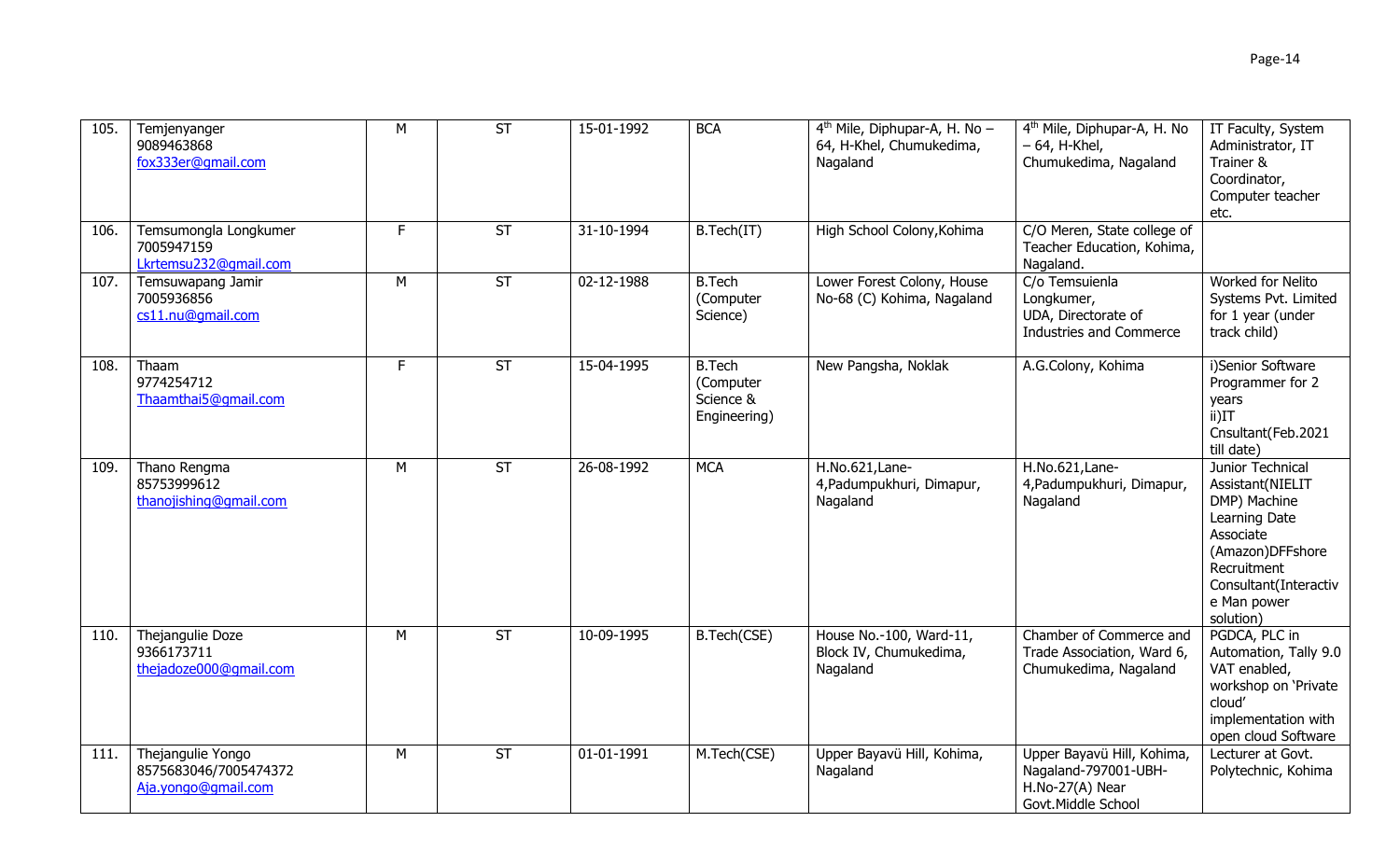| 112. | Thejakesa Perheilie<br>7005807893<br>aperheilie@qmail.com       | М | <b>ST</b> | 19-09-1997 | <b>BCA</b>   | Chumukedima Ward-5                                                      | Chumukedima Ward-5                                                      | IT Instructor/IT<br>Support/Graphic<br>Designer                                                                                                                                                                                                      |
|------|-----------------------------------------------------------------|---|-----------|------------|--------------|-------------------------------------------------------------------------|-------------------------------------------------------------------------|------------------------------------------------------------------------------------------------------------------------------------------------------------------------------------------------------------------------------------------------------|
| 113. | Thsathrichem Sangtam<br>9366515456<br>atrithonger@gmail.com     | M | <b>ST</b> | 17-09-1991 | B.Tech (CSE) | Jail Colony, Tuensang,<br>Nagaland                                      | Jail Colony, Tuensang,<br>Nagaland                                      |                                                                                                                                                                                                                                                      |
| 114. | Tiawati Jamir<br>7085575883<br>tawatijamir@qmail.com            | M | <b>ST</b> | 09-06-1991 | B.Tech.(IT)  | H/no-134. Mao Colony, Burma<br>Camp, Dimapur                            | H/no-134.Mao Colony,<br>Burma Camp, Dimapur                             |                                                                                                                                                                                                                                                      |
| 115. | Tiayanger Imsong<br>9615670400/7005658588<br>yanksims@gmail.com | M | ST        | 12-08-1986 | <b>MCA</b>   | Medziphema Town, Ward No.<br>06                                         | Medziphema Town<br>PWD Colony, Ward No. 06.<br>Dimapur, Nagaland-797106 | 1. Young<br>Professional-1 at<br><b>ICAR-NRC on Mithun</b><br>Mithun<br>2. Project Consultant<br>at EY under UNDP at<br>eVIN<br>3. Office Assistant at<br>Dept. of Land<br>Resources<br>4. Office Assistant<br>cum Instructor at<br>Rivenburg School |
| 116  | Toshimongba I Jamir<br>8787492954<br>toshijamir15754@gmail.com  | M | ST        | 11-12-1990 | B.Tech (IT)  | H/No-133, Zeliangrong Village,<br>Ward-18, Dimapur, Nagaland-<br>797112 | H/No-133, Zeliangrong<br>Village, Ward-18, Dimapur,<br>Nagaland- 797112 |                                                                                                                                                                                                                                                      |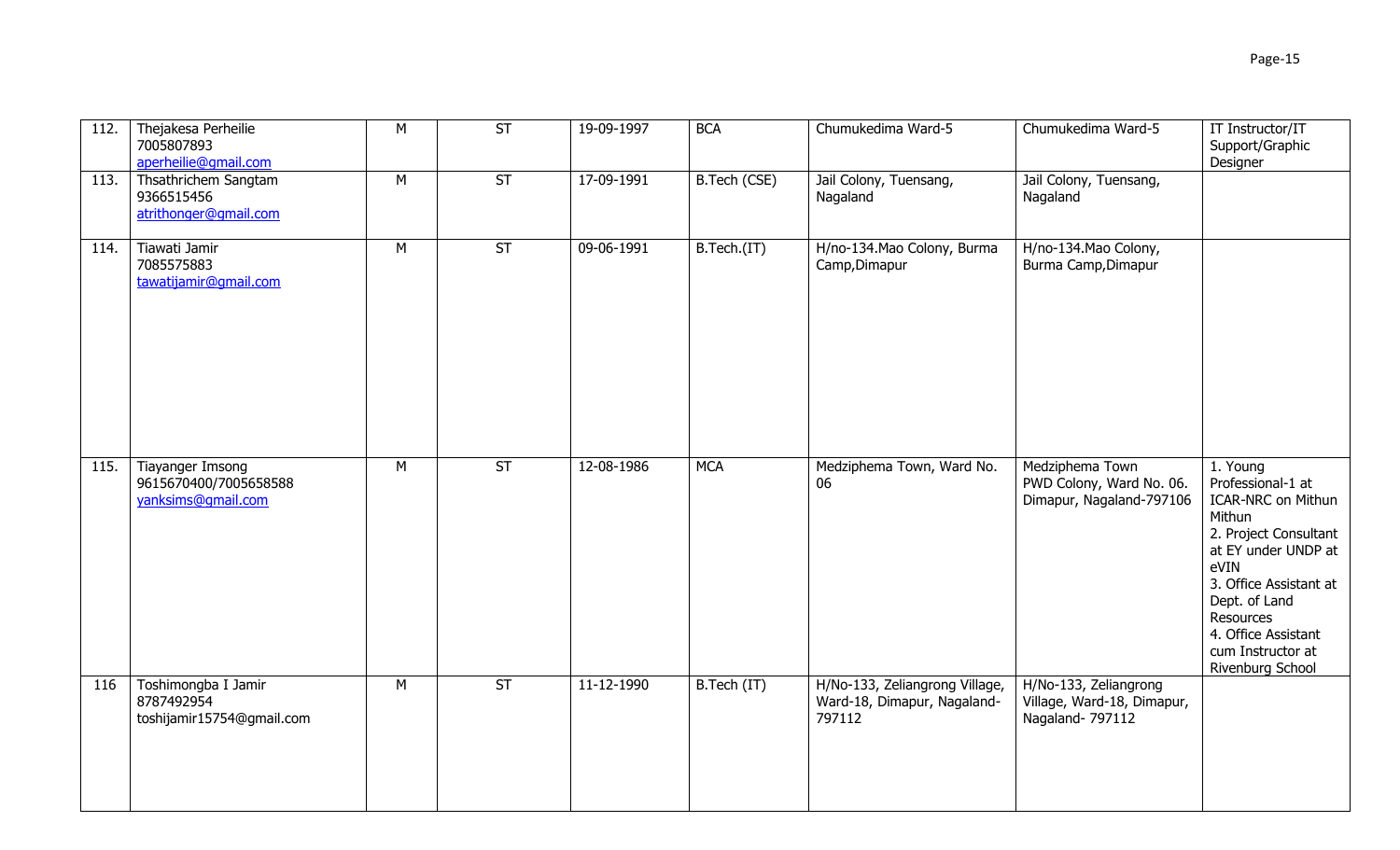| 117  | Tsiihuosie<br>7005898456/8974762588<br>esienyuthe26@gmail.com | M  | <b>ST</b>                | 26-04-1991 | B.Tech(CSE) | Meluri village, Phek, Nagaland                                  | Porter Lane Colony, Kohima                                                                           | 1.System<br>Administrator at<br>Ramietech Solution<br>2. Project Engineer at<br><b>ICON POWER-</b><br>Solution<br>3.CCNA Training<br>Certificate        |
|------|---------------------------------------------------------------|----|--------------------------|------------|-------------|-----------------------------------------------------------------|------------------------------------------------------------------------------------------------------|---------------------------------------------------------------------------------------------------------------------------------------------------------|
| 118. | Tsoto Lomi<br>9100468592<br>Tsotolomi1991@qmail.com           | M  | ST                       | 13-06-1991 | <b>MCA</b>  | Mission Colony, Pfutsero Town                                   | Mission Colony, Pfutsero<br>Town, Phek Disrtict,<br>Nagaland-797107                                  | i)Data entry<br>Operator(1yr)<br>ii)Computer<br>Assistant(5 months)                                                                                     |
| 119. | Tsujang S<br>9366275723                                       | F. | $\overline{\mathsf{ST}}$ | 12-06-1995 | B.Tech(CSE) | Penshe Colony, Noklak                                           | Lower AG Colony, Kohima                                                                              | 2 years teaching<br>experience                                                                                                                          |
| 120. | Vekhrou Lasuh<br>9862726278<br>akhrolelasuh@gmail.com         | F. | <b>ST</b>                | 10-05-1993 | B.Tech(CSE) | Thetsumi Village                                                | H/No.121, Mohonkhola Near<br>South Police Station-<br>797001                                         |                                                                                                                                                         |
| 121. | Vesekho Khusoh<br>8974126049/8787476934<br>khusohv9@qmail.com | M  | $\overline{\mathsf{ST}}$ | 23-09-1993 | B.Tech(CSE) | Yoruba Village P.O Chozuba<br>Phek District 797104,<br>Nagaland | Perizie Colony, House No.<br>4, Kohima, 797001,<br>Nagaland                                          | Computer teacher<br>cum Computer<br>Operator at JP Public<br>School, Itanagar,<br>Arunachal Pradesh<br>for 2 Years                                      |
| 122. | Vezokholu Lohe<br>986247282<br>Viohe23@qmail.com              | F. | <b>ST</b>                | 23-10-1994 | <b>BCA</b>  | Toulazouma Village, Dimapur                                     | Toulazouma Village,<br>Dimapur                                                                       | Multimedia                                                                                                                                              |
| 123. | Vihito K. Wotsa<br>9774928157<br>vihitowotsa@gmail.com        | M  | <b>ST</b>                | 08-12-1988 | <b>BCA</b>  | H/No 28, High School, Kohima                                    | Directorate of Municipal<br>Affairs, Kohima, Ngaland                                                 | Air India Limited,<br><b>Municipal Affairs</b><br>Department                                                                                            |
| 124. | Vijebo Shohe Swu<br>7005632795<br>Kibama.naga@gmail.com       | M  | ST                       | 19-10-1993 | <b>BCA</b>  | Ghathashi, P.O. Pughoboto,<br>Zunheboto, Nagaland               | C/o Nagali Shohe<br>Bar Room District &<br>Sessions Court Building,<br>Opp. D.C. Kohima,<br>Nagaland | 1. Worked as IT<br>Technician for Senior<br>Citizen Helpline<br>under Good<br>Samaritan Women<br>Society<br>2. IT Consultant at<br>Elderline, Nagaland. |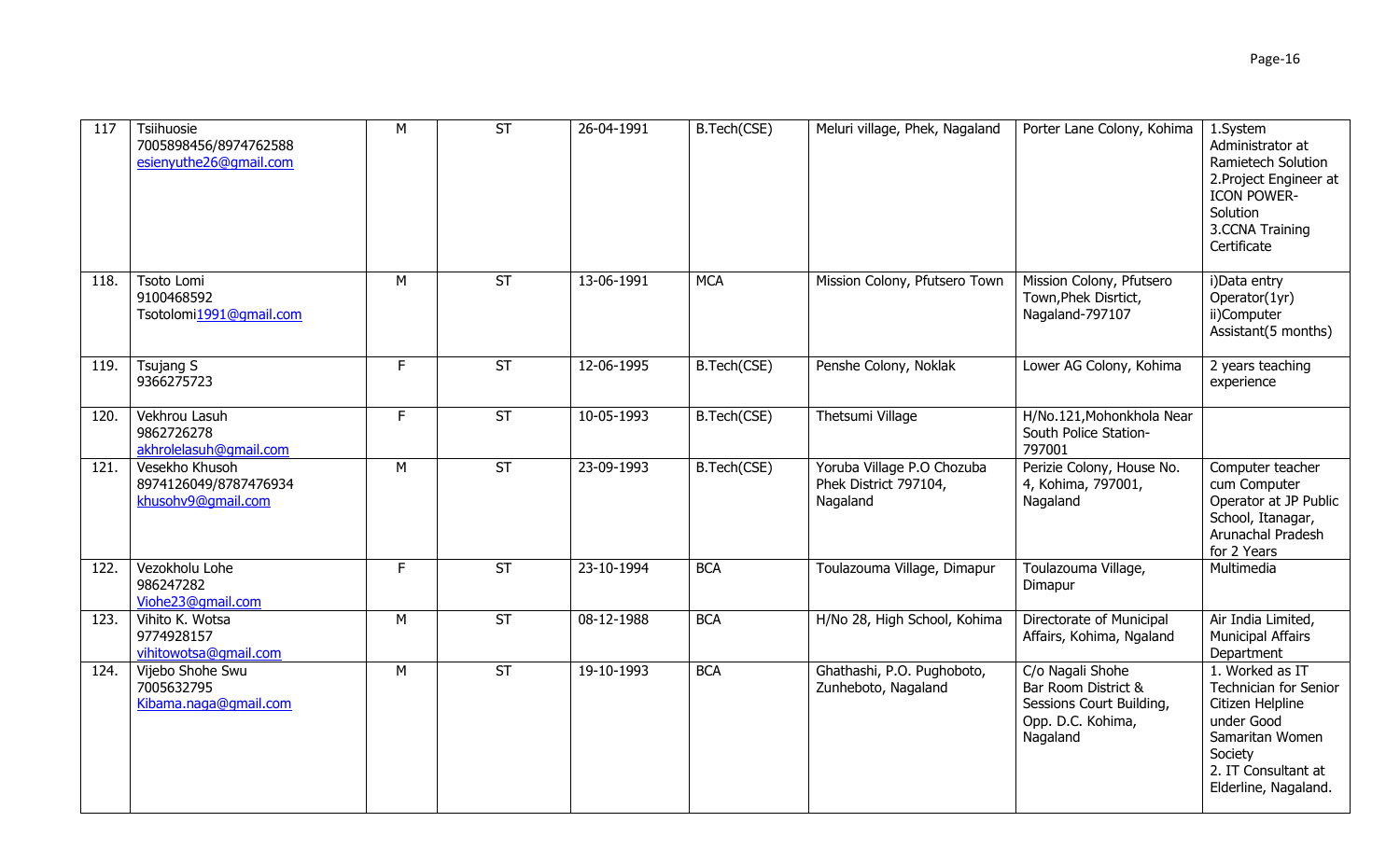| 125. | Vikaho Z Swu<br>6002430619<br>swuvikaho@gmail.com                     | M  | ST                       | 04-12-1994 | <b>MCA</b>      | Phishumi Village                                                             | Lower Bayavu Hill, Kohima,<br>Nagaland                                                      | Project management<br>System<br>Administration<br>Etc.                                                                                                                                                                      |
|------|-----------------------------------------------------------------------|----|--------------------------|------------|-----------------|------------------------------------------------------------------------------|---------------------------------------------------------------------------------------------|-----------------------------------------------------------------------------------------------------------------------------------------------------------------------------------------------------------------------------|
| 126. | Vikupu Kiho<br>7085616922<br>akupuvikschishi@qmail.com                | M  | <b>ST</b>                | 13-10-1993 | B.Tech(CSE)     | Kushiabill Village, Sector 4,<br>House No - 524, Dimapur,<br>Nagaland-797112 | St. Joseph High School<br>3rd Mile, Chekiye Village,<br>House no. 194, Dimapur,<br>Nagaland | 1.Assistant Teacher<br>2. Training<br>Coordinator (Okusa<br>Toyota)                                                                                                                                                         |
| 127. | Vilhuru Hesielie<br>8794612282<br>Avilhu92@qmail.com                  | M  | $\overline{\mathsf{ST}}$ | 05-11-1992 | BCA & M.Sc (IT) | Peducha Village, Kohima,<br>Nagaland                                         | Peducha Village, Kohima,<br>Nagaland                                                        | Associate Ops for<br>WNS (Pune)                                                                                                                                                                                             |
| 128. | Vizokieno<br>6009266436<br>akienoyore@qmail.comf                      | F. | ST                       | 10-03-1987 | M.Tech(CSE)     | H/N-40, Kidima Village, Kohima<br><b>District</b>                            | H/No-277, Lower PWD<br>Colony, Near Sangtam<br>Baptist Church, Kohima                       | 3 years as Computer<br>Instructor at AICSM<br>Kohima                                                                                                                                                                        |
| 129. | Wangmao S.Konyak<br>9436870071/8416039235<br>wangmaowangnao@gmail.com | M  | $\overline{\mathsf{ST}}$ | 06-09-1994 | B.Tech(CSE)     | Chingkao Chingha Village, Mon                                                | Middle PWD, Kohima<br>H/N.020                                                               | IT Assistant(N/L<br>Post)2017-1019<br>2. Webside<br>Development<br>(Reference: Diame-<br>90487.web.app<br>3. Basic Networking<br>4.0S(windows,ubunt<br>u,Centos)<br>5.File<br>Management(Excel,<br>Ms word, Power<br>Point) |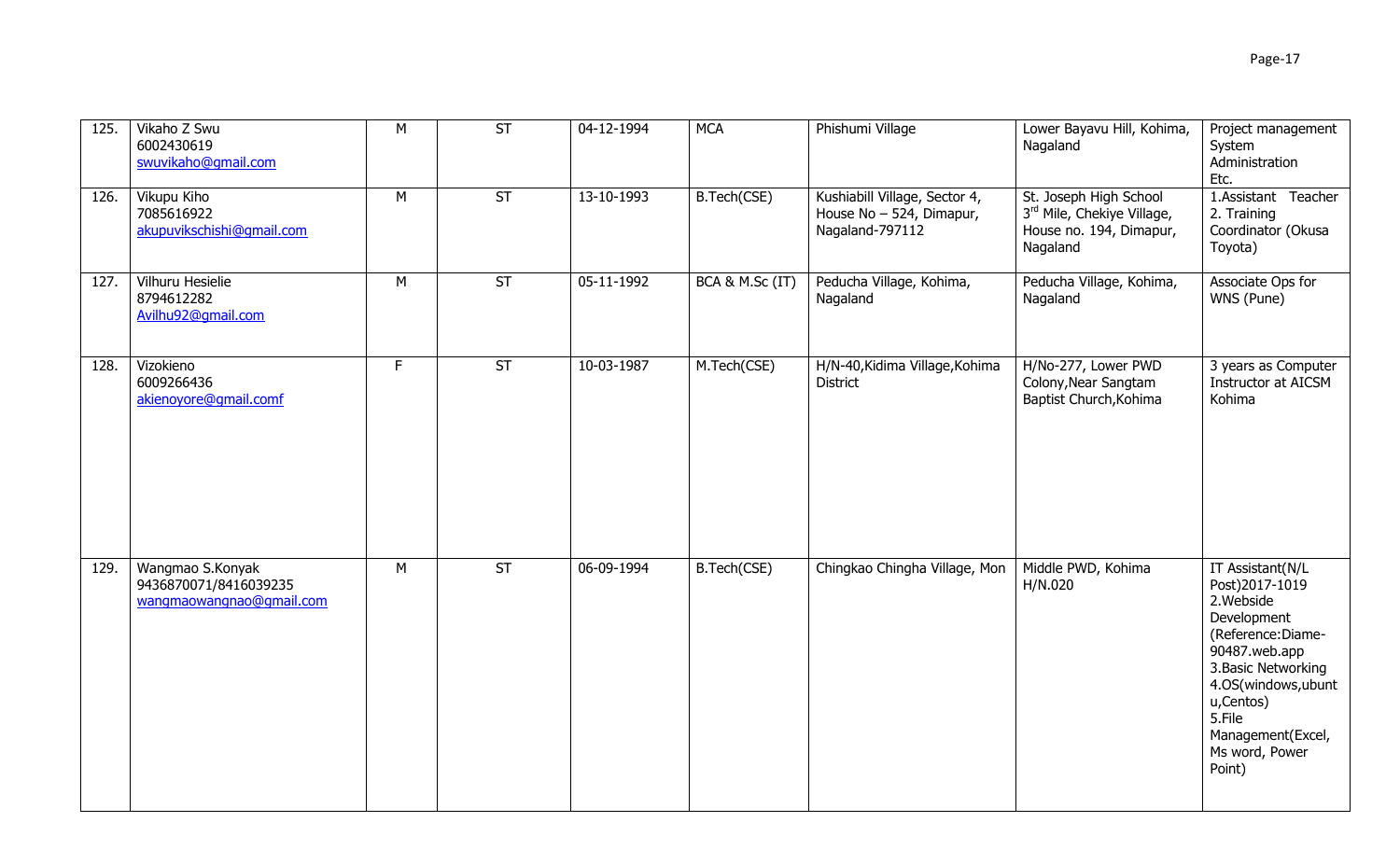| 130. | Yashikaba Pongen<br>9612197851<br>yashipongener@gmail.com | м | <b>ST</b> | 16-06-1991 | <b>MCA</b>                                   | MRH B 135, Merhulietsa<br>Colony, Kohima, Nagaland | MRH B 135, Merhulietsa<br>Colony, Kohima, Nagaland   |                                                                                     |
|------|-----------------------------------------------------------|---|-----------|------------|----------------------------------------------|----------------------------------------------------|------------------------------------------------------|-------------------------------------------------------------------------------------|
| 131. | Yeshika A. Ayemi<br>7005052332<br>yeshikaayemi1@gmail.com | М | <b>ST</b> | 04-04-1997 | <b>MCA</b>                                   | Phisami Village<br>District: Kiphire, Nagaland     | Thahekhu Village School<br>Colony, Nagaland, Dimapur | Web Development,<br>DBMS, Full Stack<br>Development                                 |
| 132. | Yithitalu Kezo<br>9402054617<br>kyithitalu@gmail.com      |   | <b>ST</b> | 24-02-1989 | <b>B.E.Computer</b><br><b>SC.&amp; Eng.)</b> | Kikruma Village, Phek,<br>Nagaland-797107          | Middle Midland, Kohima<br>Pin/797001                 |                                                                                     |
| 133. | Zhono Lohe<br>7641007765<br>Lohede.Iode51@qmail.com       |   | ST        | 06-05-1992 | <b>BCA</b>                                   | Porba Village                                      | Lerie Colony, Below CRPF<br>Camp, Kohima             |                                                                                     |
| 134. | Zuchamo C.Kithan<br>7085841048<br>Kzcyamo7@gmail.com      | М | <b>ST</b> | 26-11-1994 | B.Tech (IT)                                  | Wokha Village Sector 'A'                           | Wokha Village Sector 'A'<br>Wokha Nagaland           | Site Engg. As<br>apprentice fr one<br>year in Essay<br>Ericsson(P)Ld(2018-<br>2019) |
| 135. | Zuvitho Nyuthe<br>8837407883<br>kazuhanyuthe@gmail.com    | м | <b>ST</b> | 01-12-1994 | <b>BCA</b>                                   | Meluri Town, Dist-Phek                             | Porterlane, Kohima                                   |                                                                                     |